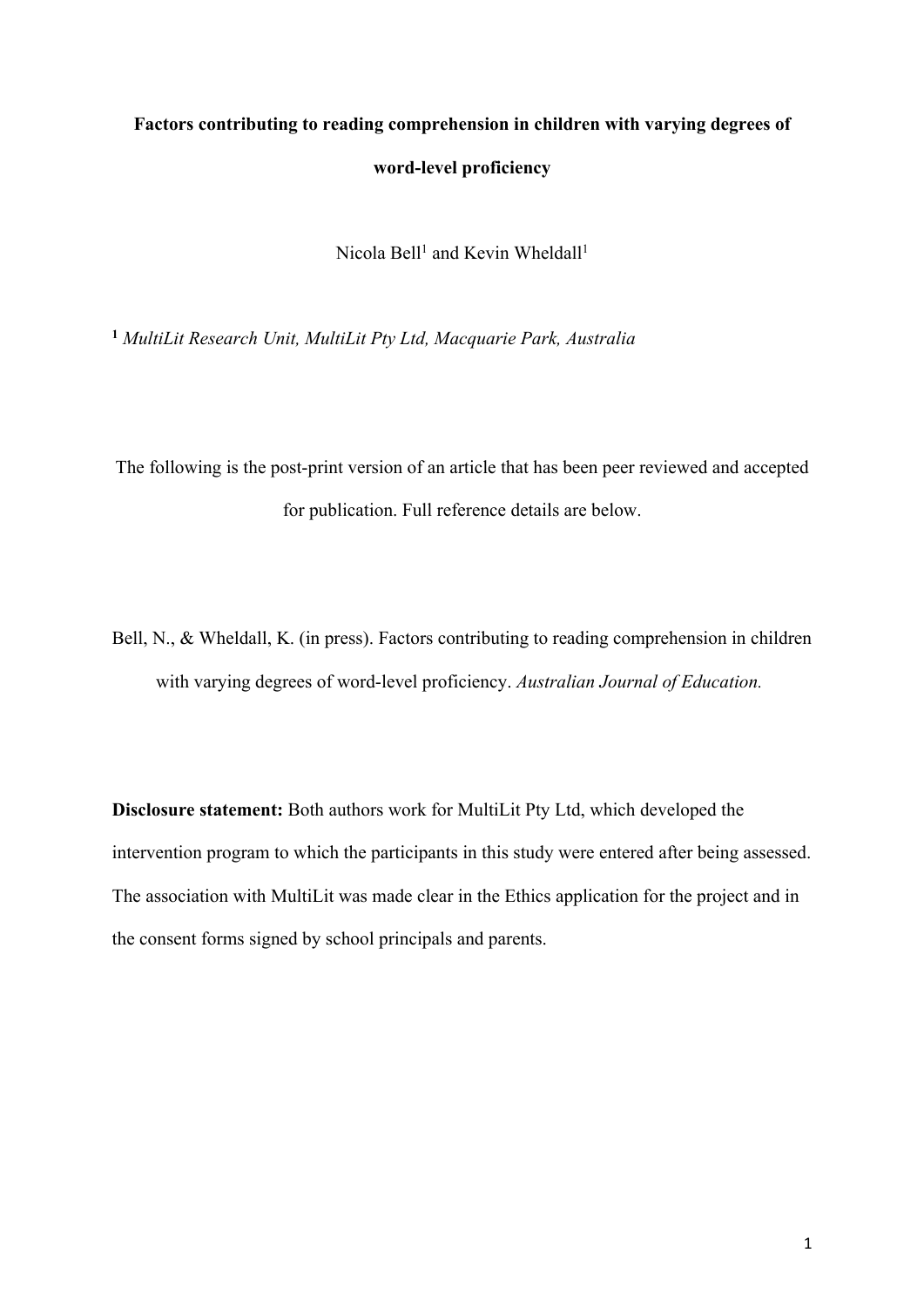#### **Abstract**

The present study was conducted to explore how the relationships between reading comprehension constructs change according to word reading accuracy, as measured in a large convenience sample  $(n = 857)$  of school-aged students (Years 3-6) with reading difficulties. Multiple regression analyses containing interaction variables were conducted, to determine whether word reading accuracy moderated the relationships between the dependent variable (i.e., reading comprehension) and independent variables (i.e., each of vocabulary and nonword reading accuracy). The interaction variable between word reading accuracy and receptive vocabulary was significant, with steeper slopes evident among more skilled readers compared to less skilled readers. Conversely, the interaction variable between word reading accuracy and nonword reading accuracy was also significant, but with steeper slopes evident among the less skilled reader groups. These patterns align with what has been found in typically developing children: as word reading ability improves, reading comprehension depends more so on language comprehension skills than lower-level decoding skills.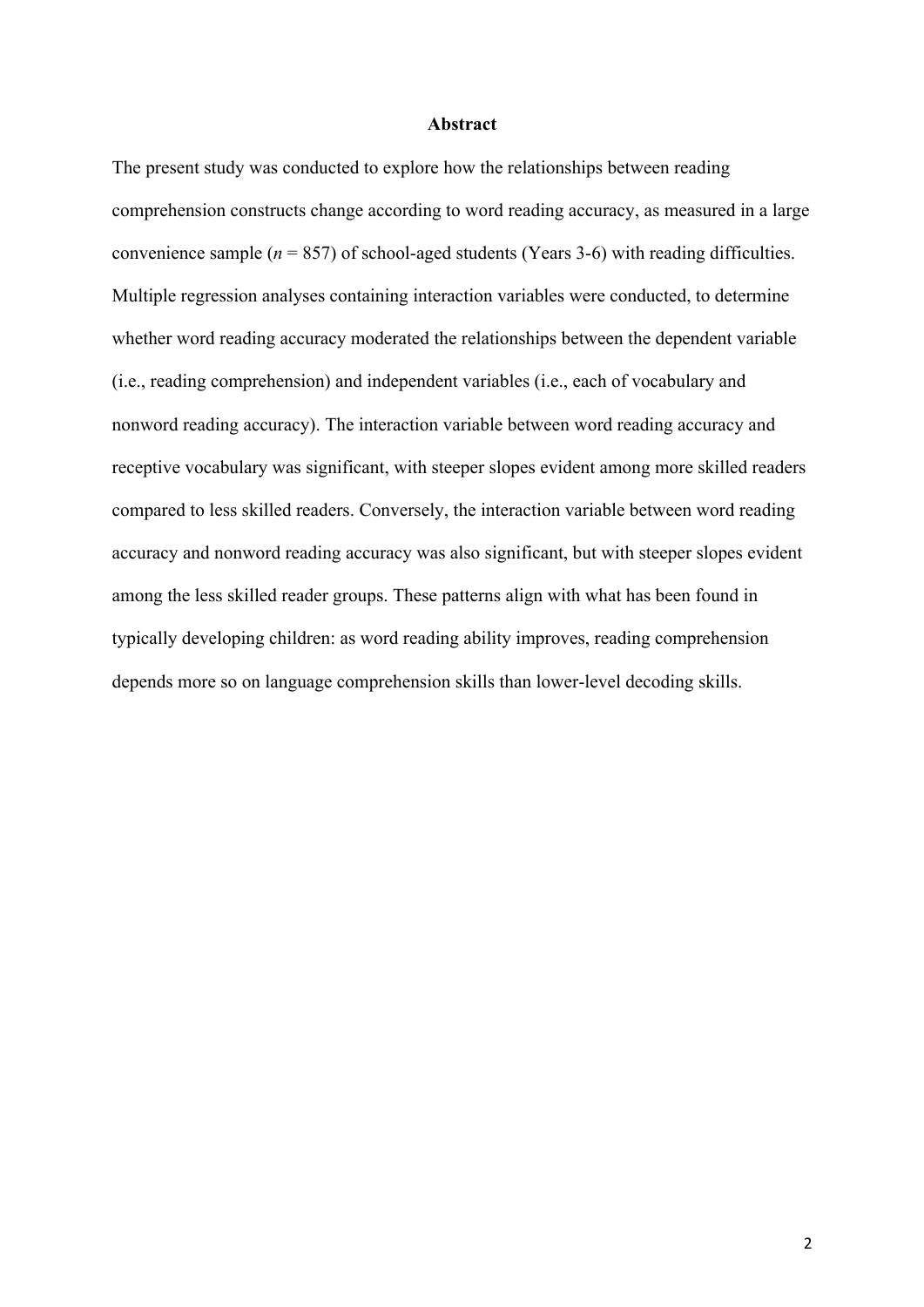# **Factors contributing to reading comprehension in children with varying degrees of word-level proficiency**

The importance of being able to read cannot be understated. As with spoken language, written language provides a medium through which users have the power to engage with new knowledge, ideas, perspectives and stories. By the same token, individuals with spoken and written language difficulties are more likely to experience psychosocial problems, as well as negative academic and vocational outcomes (Snow, 2016; Vignoles, 2016). Written information differs most obviously from spoken information because it is coded in printed symbols. Thus, while the ultimate purpose of reading is to comprehend the meaning of a given text, the ability to decode that text is foundational. Indeed, there are numerous interactive skills that differentially – depending on the reader's age and ability – contribute to reading comprehension.

The actual process of comprehending written text is complex and dynamic. It involves readers drawing on their existing knowledge to infer meaning from the text and build mental representations as they read (Kitsch, 2018; Rapp & van den Broek, 2005). Those inferences are then applied to the reader's interpretations of subsequent text in the passage, and so the feedback loop continues. Assuming a reader is attentive and cooperative, their comprehension of the given text is something that develops on a moment-by-moment basis, rather than something they achieve upon finishing. Nevertheless, the state of the reader at the finish is critical: the whole purpose of reading a text is to have comprehended it to such a degree that, by the end, the meaning therein may be integrated with whatever background knowledge already exists (Kitsch, 2018).

The question is: How do we measure such a dynamic, intangible set of skills? In clinical and educational settings, the most straightforward way is to use behavioral measures of reading comprehension, wherein the reader responds to questions about a text they have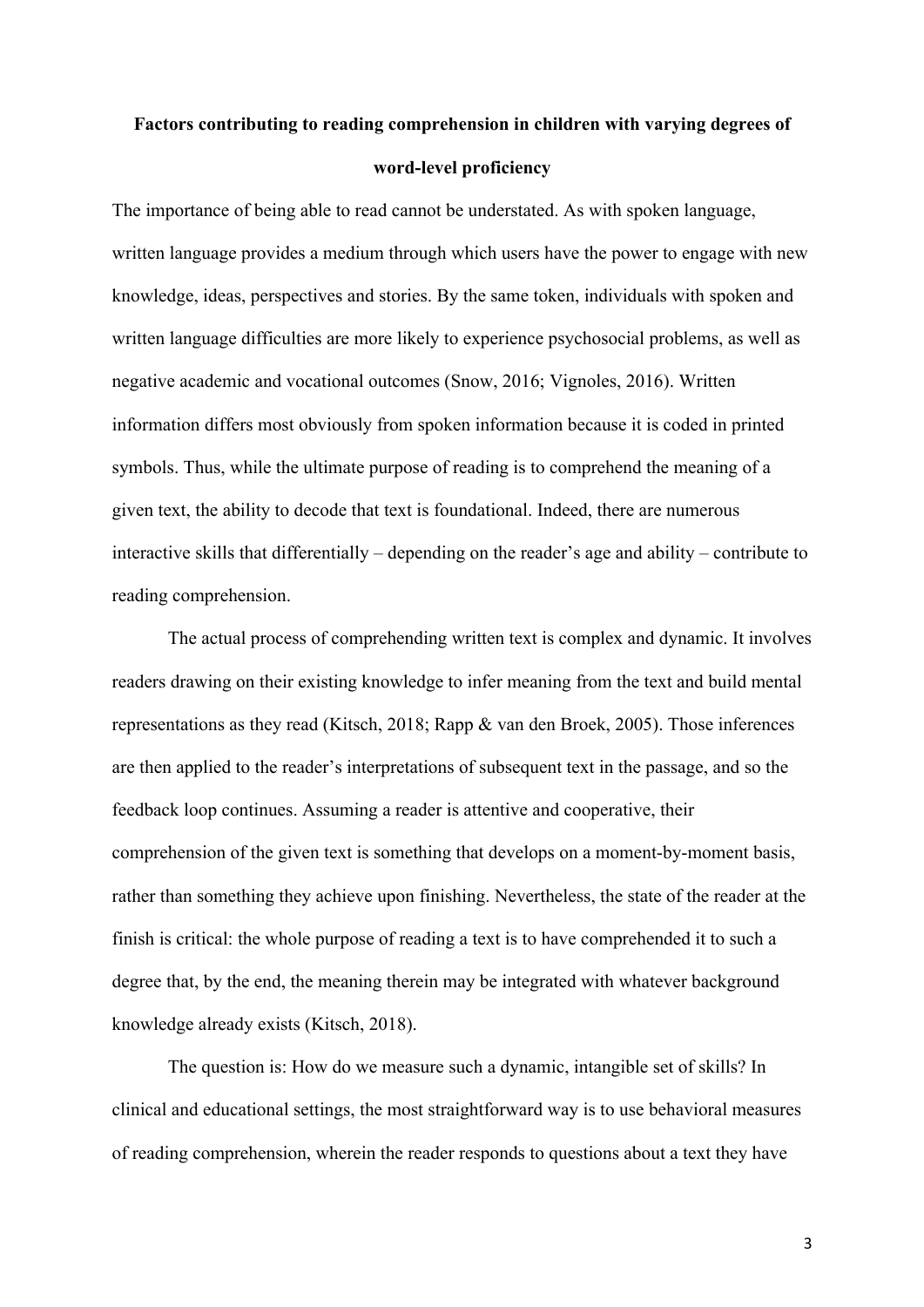just read. Many such tools exist, although they vary from one another in important ways. According to a meta-analysis by Garcia and Cain (2014), reading comprehension is more closely aligned with a reader's word recognition skills if the text is narrative (rather than expository), if the required knowledge is literal (rather than inferential), and if the textreading period is timed (rather than untimed). The key point here is that reading comprehension, as measured by a single behavioral assessment measure, is inherently influenced by the characteristics of that measure.

#### **The Simple View of Reading**

For clarity, reading comprehension is defined in this paper as, 'the ability to extract and construct literal and inferred meaning from linguistic discourse represented in print' (Hoover & Tunmer, 2018, p. 304). Accordingly, reading comprehension may reasonably be described as the product of written word recognition and language comprehension, if only to the extent that the latter component is defined as the ability to extract and construct literal and inferred meaning from linguistic discourse represented in *speech* (Hoover & Tunmer). The relationships between reading comprehension, word recognition and language comprehension are captured by a theoretical model known as the 'Simple View of Reading' (SVR) (Gough & Tunmer, 1986; Hoover & Gough, 1990).

#### *A Developmental View of Reading Comprehension*

Although the SVR was originally posited based on research involving children, it is not intended to explain how reading comprehension develops with age and reading experience. Rather, it describes the extent to which word recognition and language comprehension contribute to reading comprehension at any one particular time-point (Nation, 2019). Since the publication of the original SVR theory, a substantial amount of empirical evidence has been generated in support of it (e.g., Hjetland et al., 2019; Kirby & Savage, 2008; Language and Reading Research Consortium [LARRC], 2015; LARRC & Chiu, 2018;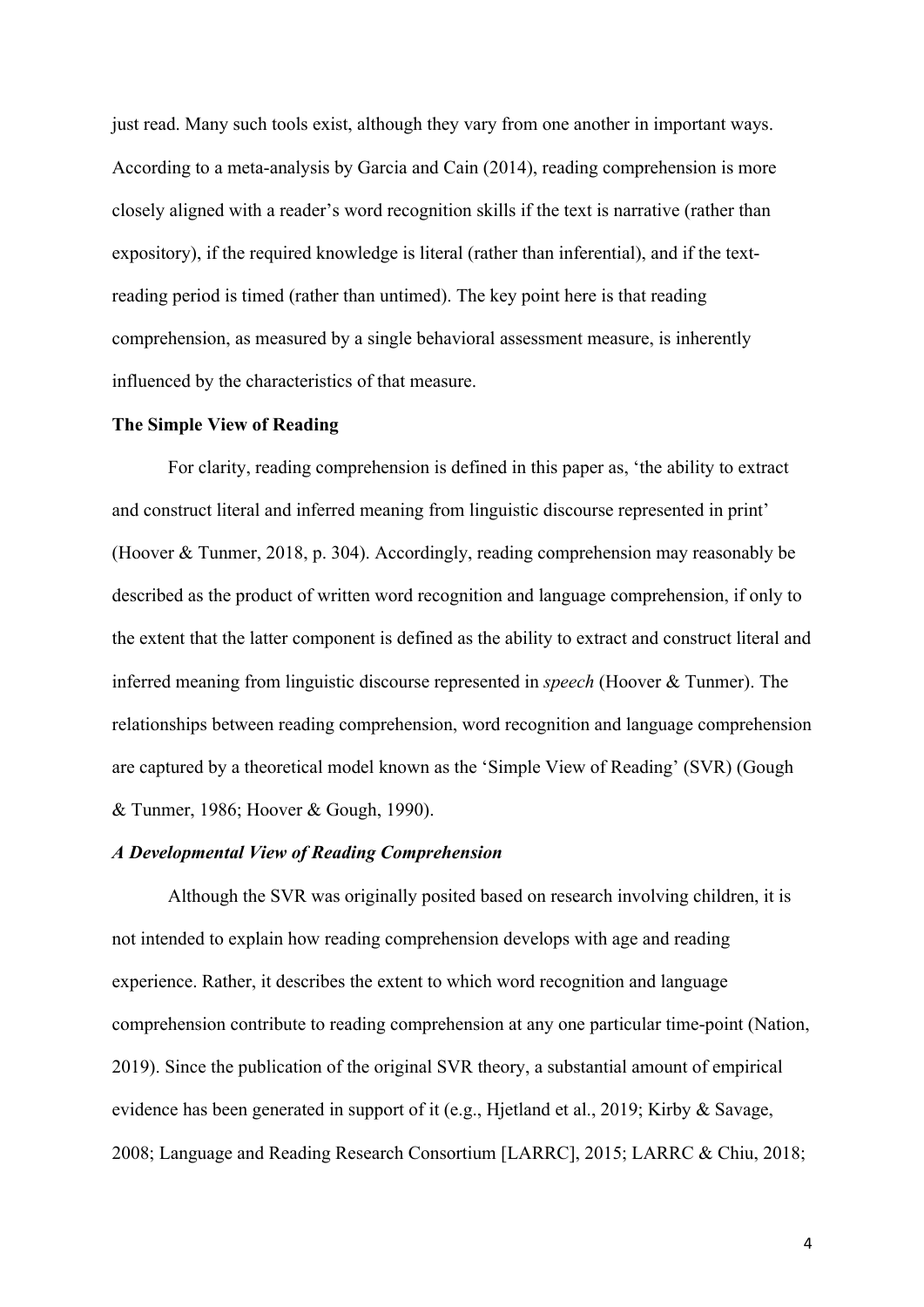Lonigan et al., 2018). Moreover, research has also been devoted to establishing how the relative importance of reading comprehension components (i.e., word recognition and language comprehension) change over time. In typically developing children, the role of word recognition skill – where this is defined as both word and nonword reading proficiency – is consistently found to be most significant in beginning readers, relative to experienced readers (Aaron et al., 1999; Catts et al., 2015; Florit & Cain, 2011; Garcia & Cain, 2014; LARRC, 2015; Lonigan & Burgess, 2017). This finding may be viewed in the context of evolving written language demands, since the types of text to which students are exposed become longer and more complex over time, with higher demands placed on word and world knowledge (Cervetti et al., 2020).

Text characteristics aside, the developmental shift in the roles of underlying reading comprehension skills may also represent children's mastery of the more basic literacy skills. For unskilled readers, attentional resources and literacy instruction are largely devoted to decoding single words, which reduces the degree to which tests of reading comprehension can actually measure comprehension-specific processes (LARRC, 2015). As these readers master word-level decoding abilities, test performance may be expected to rely increasingly on the same spoken language skills required for tests of general language comprehension.

Critically, the above explanation for the shift in reading comprehension profiles has so far been founded only on age-based comparisons. That is, older readers have better wordlevel accuracy and automaticity than younger readers, which is assumed to be why reading comprehension is less reliant on those word-level skills over time. This is a perfectly reasonable assumption to make in relation to typically developing readers, but it is an assumption that has so far not been verified. In addition, the interaction between age and word-level reading ability may not be so straightforward in the context of researching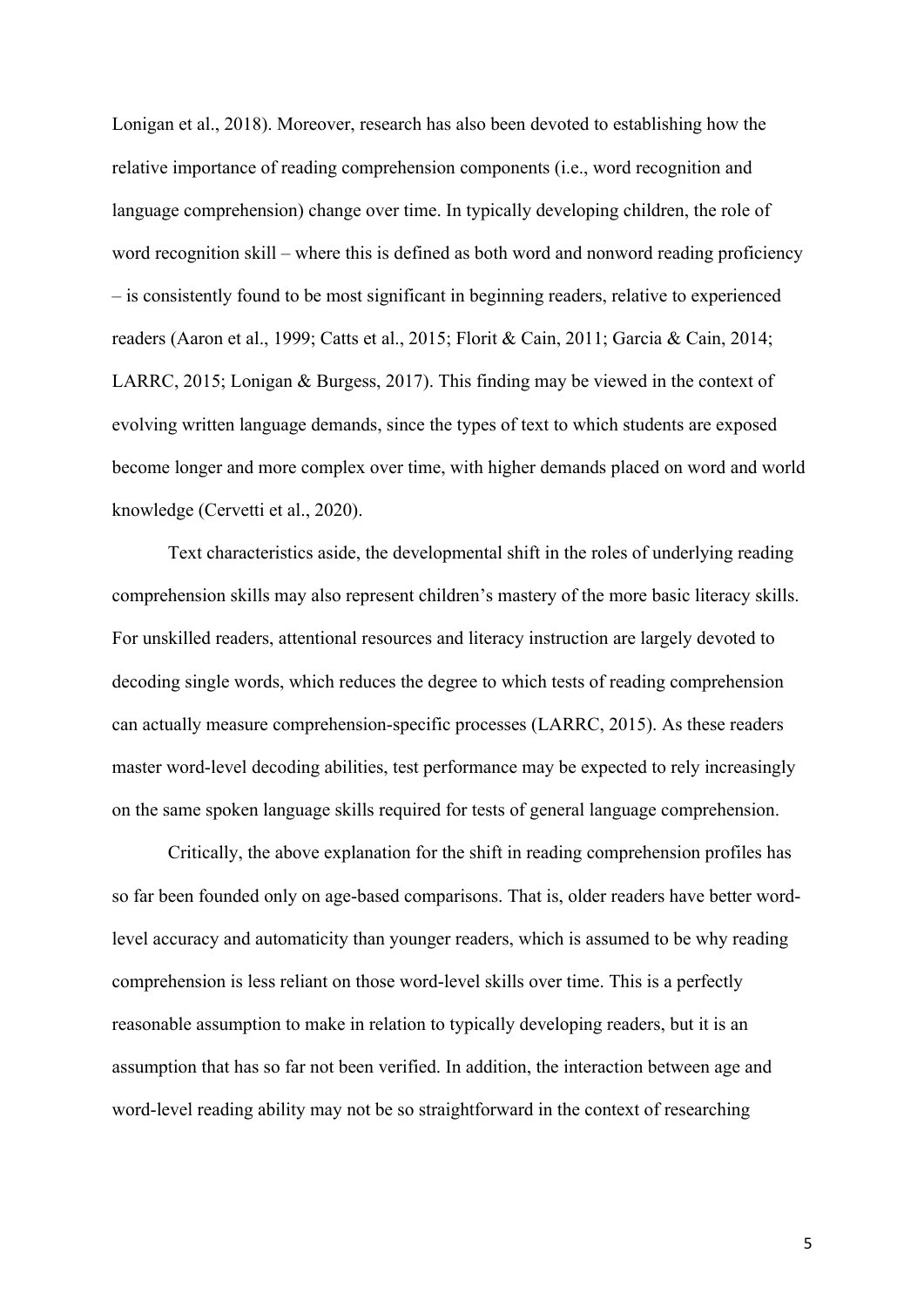struggling readers, since for them to be defined as such, they need to be performing below chronological age-based expectations.

To illustrate, Savage (2018) found that, in a cohort of 13- to 16-year-olds whose reading skills were at least three years delayed, reading comprehension was moderately and equivalently correlated with both nonword decoding skills and spoken language comprehension. This pattern would not have been predicted based solely on chronological age, because decoding skills are ordinarily quite automatic by that point in development and, thus, only somewhat related to reading comprehension. However, given the significant reading delays exhibited by Savage's sample, it may be reasoned that these students have not reached a threshold of decoding automaticity whereby comprehending text draws on the same skills as comprehending speech. This was the theory tested in the present study. Here, the relationships between reading comprehension and underlying skills were examined to determine whether they appeared to depend on the reader's word reading proficiency, as opposed to their chronological age.

### *Word Recognition and Reading Comprehension*

According to the SVR, one of the two main areas contributing variance to reading comprehension is word recognition. This term captures the sometimes-effortful decoding process whereby a reader applies their knowledge of grapheme-phoneme correspondences to 'sound out' a word, as well as their rapid identification of a word that is retrieved as if 'by sight'. Combined, these skills represent word recognition as a whole, although they may be assessed as partially separable constructs.

A study by Berninger et al. (2006), which involved a cohort of 8-year-old struggling readers, examined the separate contributions of word decoding and recognition skills to overall reading comprehension. According to their results, decoding skill (as measured by nonword reading proficiency) was consistently, across five different outcome measures and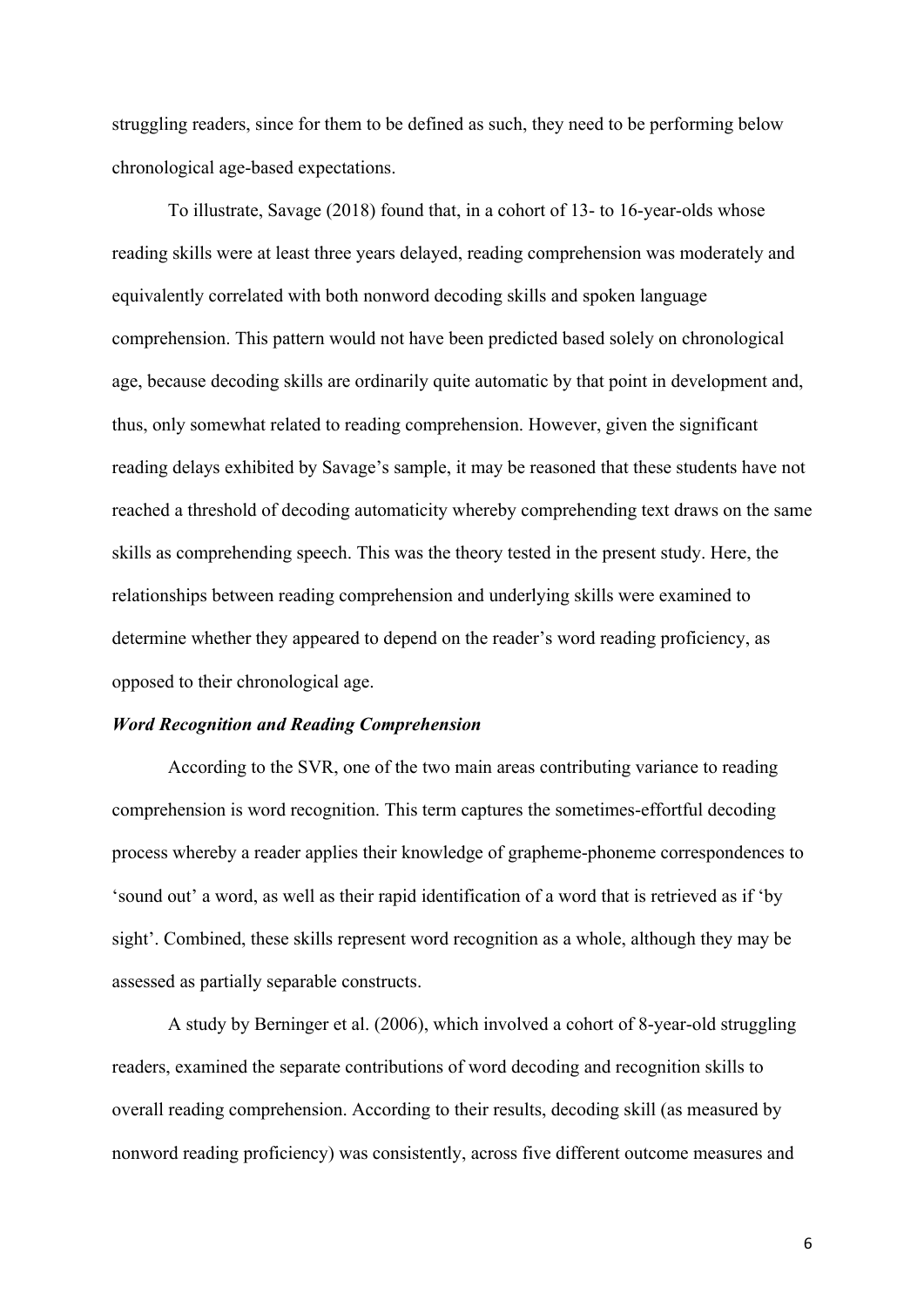two time points, less correlated with reading comprehension, compared with real word reading proficiency. The authors described decoding skill as a stepping stone to acquiring real word reading skills, and thus an important but indirect contributor to overall reading comprehension.

#### *Vocabulary and Reading Comprehension*

Berninger et al. (2006) also found that students who received a six-month structured reading program showed improved reading comprehension, relative to a control group who did not receive the program. Critically, however, this intervention effect was eliminated when one of either decoding or vocabulary scores was entered as a covariate. Hence, these skills were key underlying factors influencing overall reading comprehension success – a finding which aligns well with the SVR model, even though vocabulary is not exactly equivalent to the component of 'language comprehension'.

Nevertheless, a reader's ability to understand word meaning may be expected to influence their ability to understand text more broadly, and indeed there is a large body of evidence to demonstrate the significant role of vocabulary in reading comprehension development (Muter et al., 2004; Peng et al., 2018; Perfetti, 2007; Spencer et al., 2019; Torppa et al., 2016). There is also evidence that, in the context of the SVR model, vocabulary does not contribute to reading comprehension beyond what is contributed by the broader construct of language comprehension (Braze et al., 2016; Protopapas et al., 2013; Tunmer & Chapman, 2012). Accordingly, it is no surprise that vocabulary and language comprehension measures tend to correlate strongly with one another (Braze et al., 2016; Tunmer & Chapman, 2012; Vellutino et al., 2007), and that they load onto the same latent variable construct (Aaron et al., 1999; Braze et al., 2016; Tunmer & Chapman, 2012). Given the robustness of this relationship, assessments of vocabulary may provide a reasonable, though imperfect, approximation of a reader's more general language comprehension.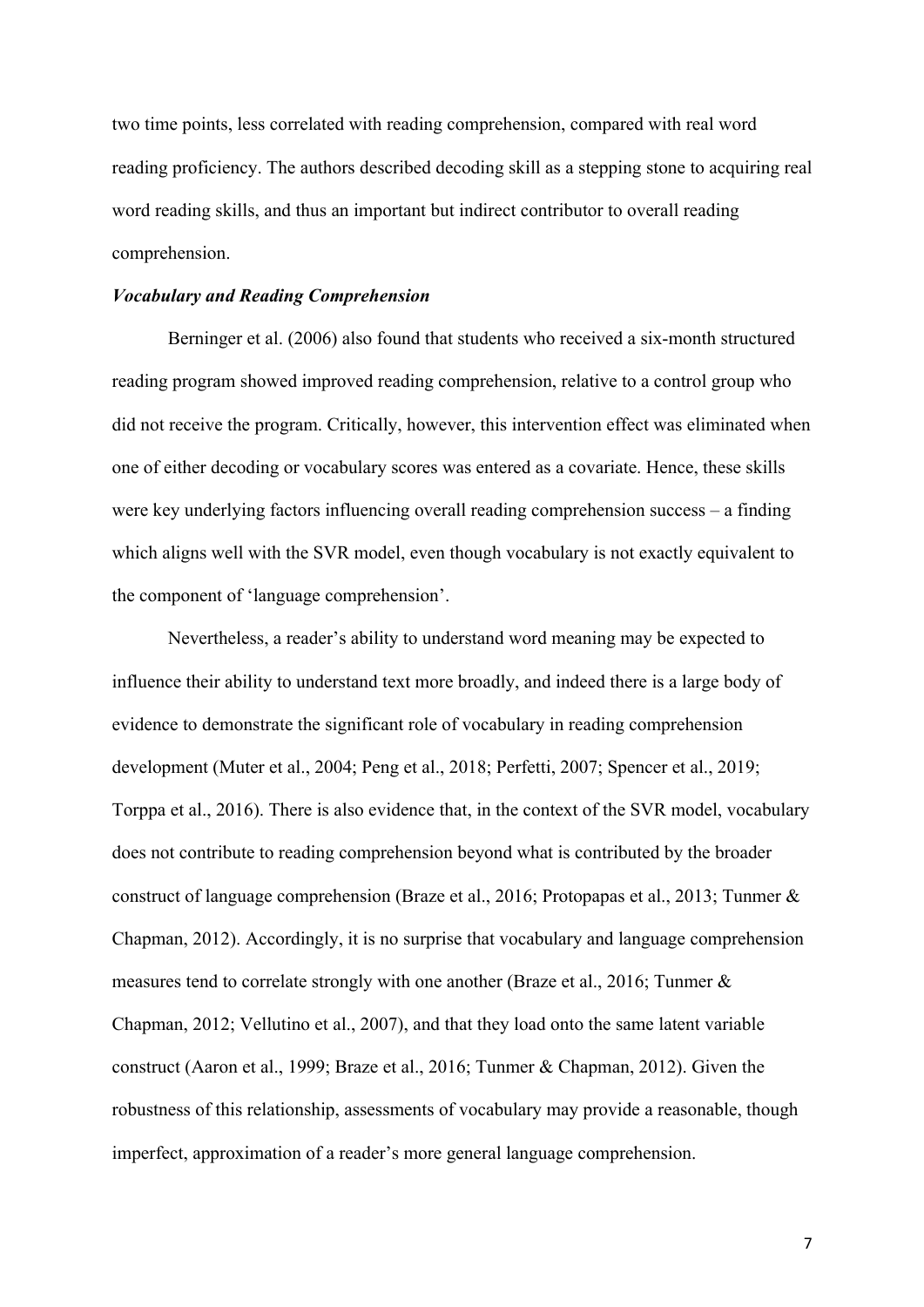### **Current Study**

Our current understanding of the nuanced relationships between reading comprehension components is primarily based on studies with typically developing children. Within this population, the relative weightings of reading comprehension subskills are seen to shift with increasing age, presumably as a consequence of readers reaching a point of automatic (or near-automatic) word recognition. In the present study, the same reasoning was applied to a cohort of low-progress readers, who were beyond the level of schooling at which it is common to receive whole-class reading instruction, although most had nevertheless not yet progressed to a stage of accurate and effortless word reading ability. Within such a population, chronological age may not be well aligned with actual reading ability. Hence, we aimed to examine the relationships embedded in the SVR framework using word reading accuracy as the main controlling factor, rather than age.

The specific research question under investigation in this study was: In older primary school-aged students with reading difficulties, how does real word reading ability moderate the relationships between reading comprehension and underlying skills (i.e., decoding ability and vocabulary)? We hypothesized that, as word reading accuracy increased, the degree to which decoding contributed to reading comprehension would decrease, and the degree to which vocabulary contributed to reading comprehension would increase.

#### **Methods**

#### *Participants*

Between 2003 and 2016, 39 intakes of students were assessed on their reading and spelling skills, as part of their participation in a small-group reading intervention program developed by MultiLit. This convenience sample comprised 900 individual students, who were initially referred for intervention after being identified by their respective schools as low-progress readers. Given that the research questions for this study pertained only to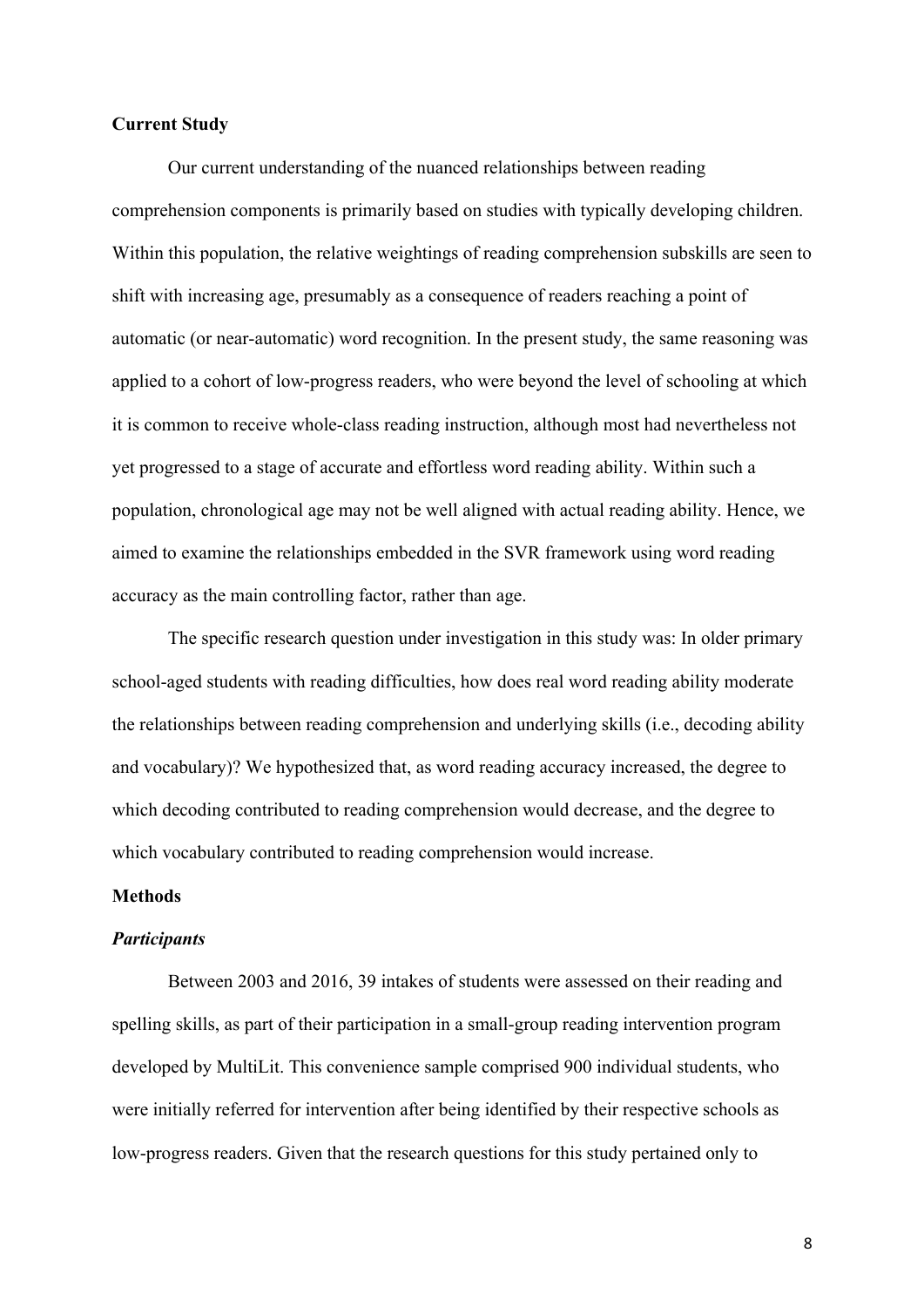struggling readers in primary school, those in Years 7 through 9 ( $n = 23$ ), and those who performed above the bottom quartile on reading comprehension  $(n = 20)$ , were excluded. Thus, 857 students (42.31% female) remained and were included in all analyses.

Of the 857 students, 812 students attended schools in and around Sydney, Australia; the remaining 33 students attended schools in and around Darwin, Australia. Information about socio-economic status and language background was not recorded for individual students. However, these values can be estimated with reference to publicly available information on each child's school (ACARA, 2020). See Appendix A for details about each school's level of socio-educational advantage, proportion of students with a language background other than English, and proportion of students with an Indigenous background.

The cohort comprised students from Year 3 ( $n = 54$ ), Year 4 ( $n = 91$ ), Year 5 ( $n =$ 385), and Year 6 (*n* = 327). The difference in numbers between year levels can be attributed to a focus on students in Years 5 and 6 as the target population in the earlier years of the program (2003–2006). In later years, access was also opened up to students in Years 3 and 4, although students in Years 5 and 6 remained the target population for the intervention. The mean age of students at the time of the testing described in this study was 8 years, 5 months (i.e., 8;5y,  $SD = 6$  months) for Year 3 students, 9;7y ( $SD = 7$  months) for Year 4 students, 10;7y (SD = 6 months)<sup>1</sup> for Year 5, and 11;5y (SD = 6 months)<sup>2</sup>.

Students' literacy skills were assessed before and after receiving two terms of reading intervention, for the purpose of reporting back to the charitable trust funding the program's implementation. The data were also collected for research purposes, as per ethics approval obtained by Macquarie University Human Research Ethics Committee. Parents of children identified as needing reading intervention were provided with written information and

 $1$  11 participants were excluded from this average, due to missing data.

<sup>&</sup>lt;sup>2</sup> 2 participants were excluded from this average, due to missing data.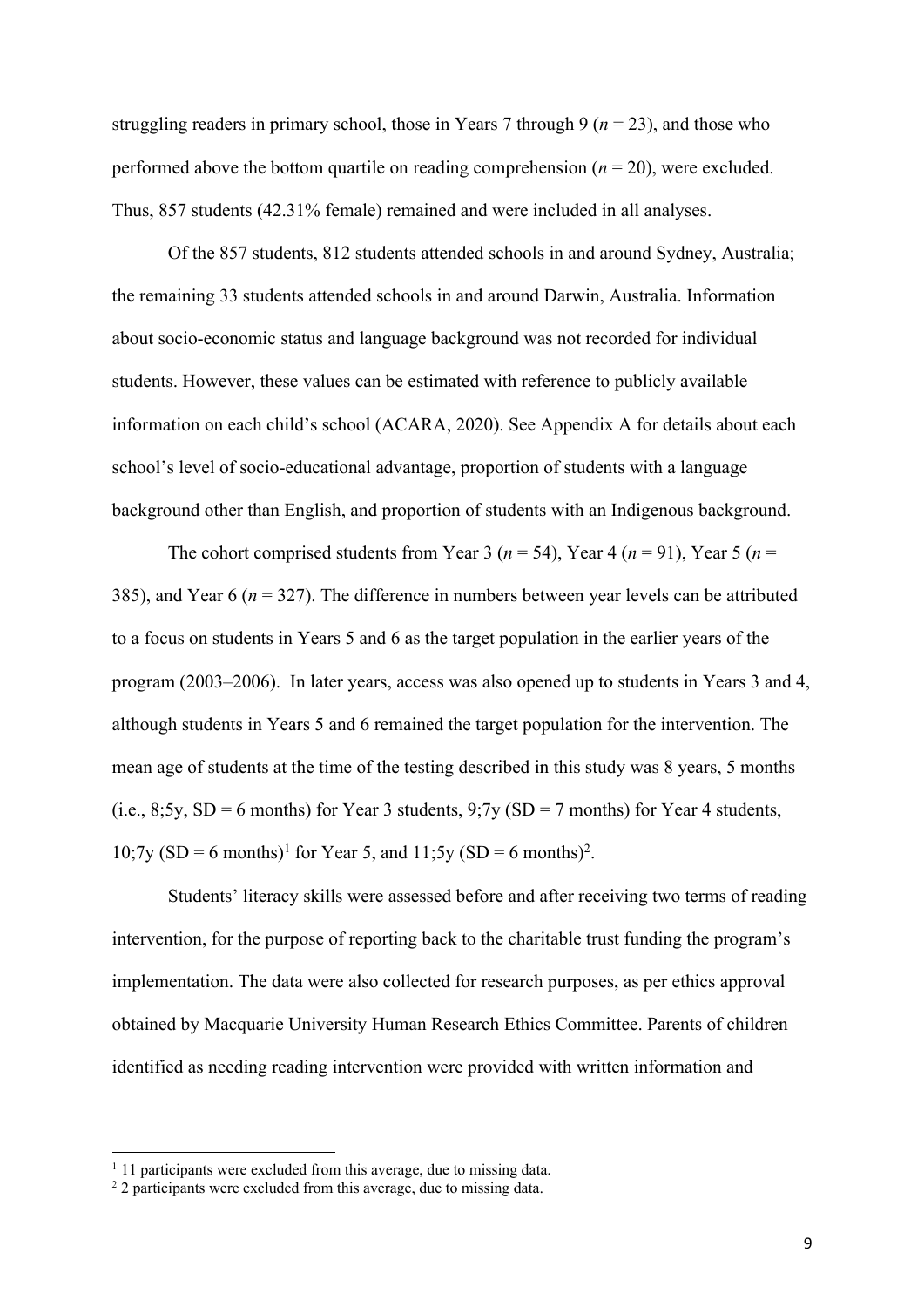consent forms via their children's schools. Those children whose parents returned consent forms participated in the assessment sessions. Only the assessment results collected prior to students' participation in the intervention were accessed for inclusion in the present study. None of the students had attended the MultiLit program prior to being assessed.

#### *Measures*

**Word Reading.** Word reading was assessed using the Burt Word Reading Test (Gilmore et al., 1981). To complete this task, examinees must read aloud 110 words of increasing difficulty that are presented on a laminated card. After making 10 consecutive errors, the student is invited to attempt any other words remaining on the card. The raw score on this measure is the number of words read correctly and as a whole. The Burt Word Reading Test has New Zealand norms available for children between 6 and 12;6 years. It has high test-retest reliability (*r* > .95), internal consistency reliability (*r* > .96) and criterion validity (Gilmore et al., 1981).

**Nonword Reading.** Nonword reading skills were assessed using the Martin and Pratt Nonword Reading Test (Martin & Pratt, 2001). Performance on this measure represents how accurately a student can read unfamiliar words, by applying knowledge of letter-sound relationships. The examinee is asked to read aloud a series of 54 nonwords, presented in sets of six per page. The test is discontinued when the student fails eight consecutive items. The number of nonwords read accurately represents the raw score, which can be converted to a standard score. Standardized norms for the Martin and Pratt Nonword Reading Test are available for children between 6 and 17 years. Form A of the test, which was used in the present study, has high test-retest reliability ( $r = .96$ ), internal consistency reliability ( $r = .96$ ), and criterion validity (Martin & Pratt, 2001).

**Vocabulary.** Vocabulary was assessed using the Peabody Picture Vocabulary Test (PPVT). Form A of the PPVT 3rd ed. (Dunn & Dunn, 1997) was employed between 2003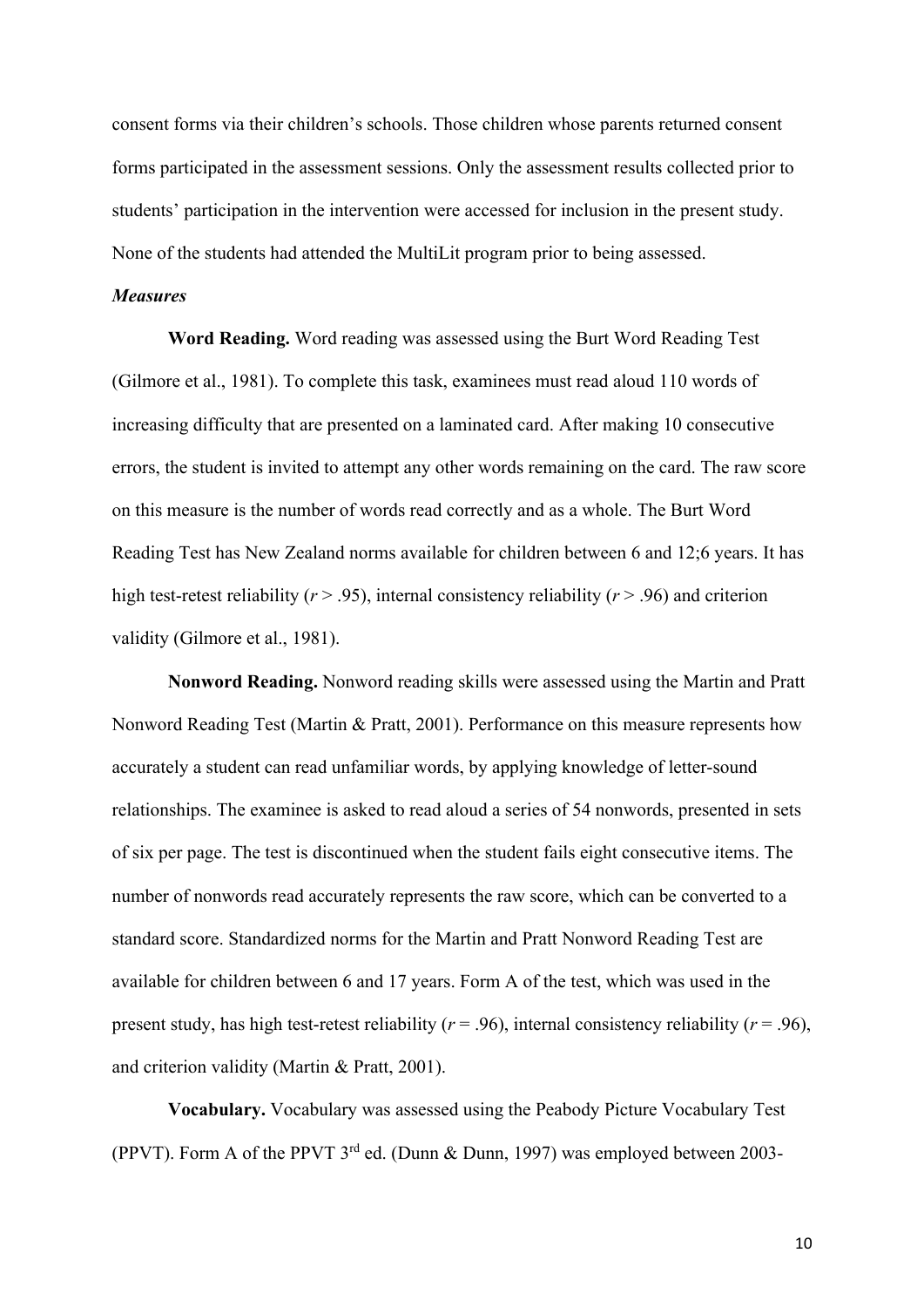2008, while Form A of the PPVT  $4<sup>th</sup>$  ed. (Dunn & Dunn, 2007) was employed between 2009-2016. In all editions of the test, examinees are presented with four line drawings and are asked to identify which picture corresponds with a spoken word. The PPVT-3 (Form A) comprises 204 graded test items (divided into 17 sets of 12), and is discontinued when eight or more errors are produced in one set. The PPVT-4 (Form A) comprises 228 graded test items (divided into 19 sets of 12), and is discontinued when eight or more errors are produced in one set. For simplicity, and given the high correlation between the two editions  $(r = .84)$ (Dunn & Dunn, 2007), PPVT outcomes from 2003-2016 were analyzed together in the present study. Using standardized norms for the test, which were collected in the United States, raw scores can be converted to standard scores for examinees aged 2.5 to 90+ years. Both editions have high criterion validity, alternate forms reliability (*r* - .87-.93), test-retest reliability ( $r = .87-.93$ ), and internal consistency reliability for age-based Form A norms ( $r =$ .89-.97) (Dunn & Dunn, 1997; 2007).

**Reading Comprehension.** Reading comprehension was assessed in the present study with the Neale Analysis of Reading Ability –  $3<sup>rd</sup>$  edition (NARA-3) (Neale, 1999). On this measure, examinees are asked to read aloud between one and six written passages of increasing length and complexity. After reading each passage, they are asked a series of literal and inferential comprehension questions about the passage content. The exact number of passages read by the child is dictated by the point at which they reach the discontinuation point; if they make 16 or more errors on Level 1-5 (or 20 or more errors on Level 6), they do not proceed to the passage comprehension questions or any higher level passages. Raw scores for comprehension are based on the total number of correct question responses. Comprehension scores on the NARA-3 have moderate-to-high internal consistency (*r* = .71-

.96) and criterion validity (Neale, 1999).

### *Procedure*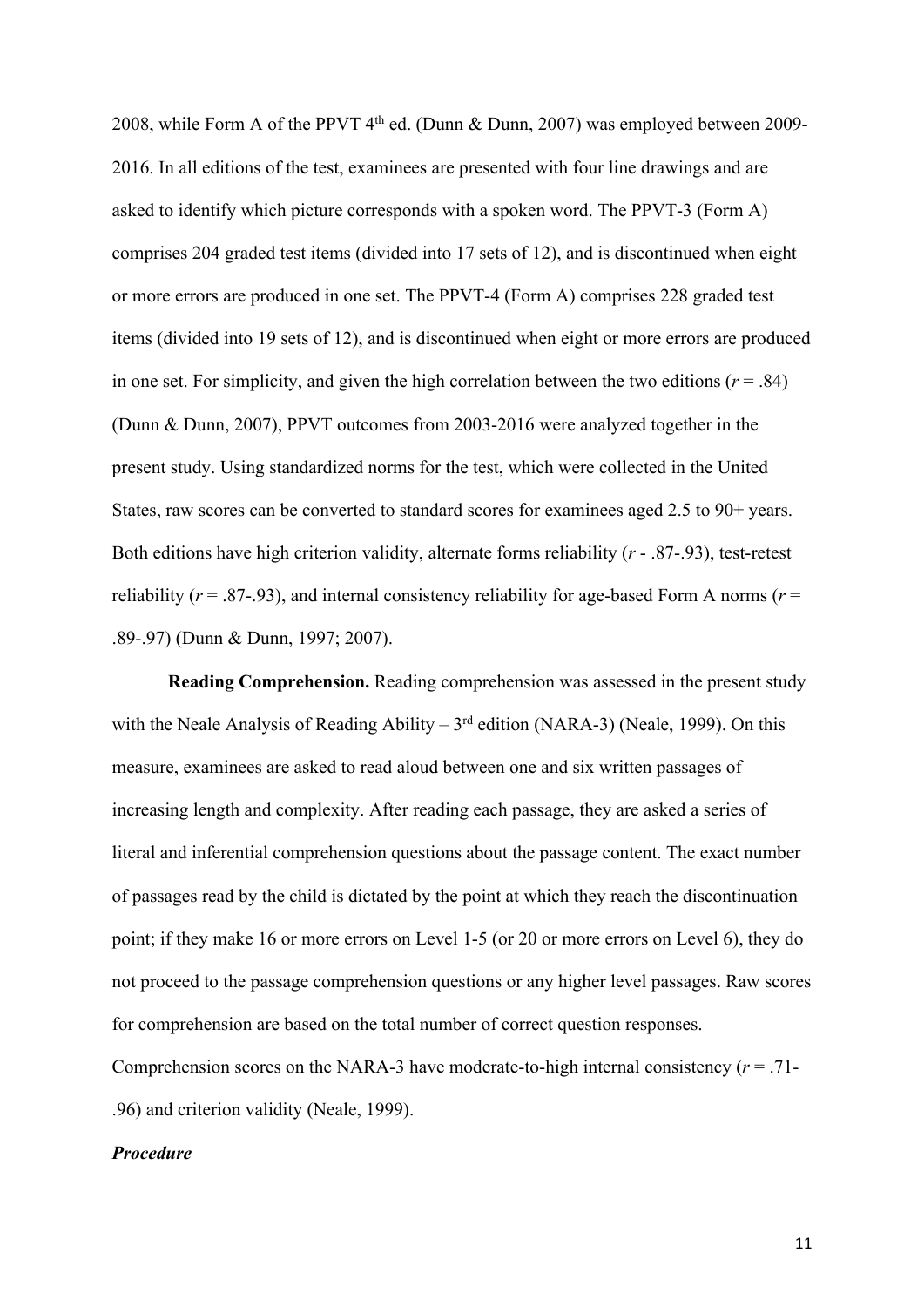The above measures were administered by assessors employed and trained by MultiLit. Assessors were not involved in the implementation of the intervention, so did not have any established relationship with the students. All participants were individually administered the assessments in a quiet room. On average, testing took place over the course of approximately 60 minutes. Where appropriate, given time constraints or participants' fatigue, the assessments were divided across two or three separate sessions. In addition to the measures described above, the participants were also assessed on other areas of literacy development (e.g., phonological awareness, spelling), again for the purpose of reporting back to parents and program funders. The assessments were scored during the testing session or shortly thereafter. Based on the written scoring information, the tests were scored again by a second trained assessor.

#### *Data Analysis*

Two moderated multiple regression analyses, both with reading comprehension (i.e., NARA-3 raw scores) as the outcome variable, were conducted to address the research question under investigation in this study. At the first step of the first analysis, word reading accuracy (i.e., Burt Word Reading Test raw scores) and vocabulary (i.e., PPVT raw scores) were entered as predictor variables. At the second step, an interaction variable calculated as the product of word reading accuracy and vocabulary scores was added. The scores used to derive the interaction variable were centered to reduce non-essential collinearity between predictor variables (Aiken et al., 2012). The second regression analysis was conducted to examine nonword reading accuracy as an underlying skill contributing to reading comprehension. Martin and Pratt Nonword Reading Test raw scores were included alongside word reading accuracy at the first step. The interaction variable between nonword and word reading accuracy was added at the second step. To account for the multiple analyses performed on the one set of data, the alpha level was set at  $\alpha$  < .01.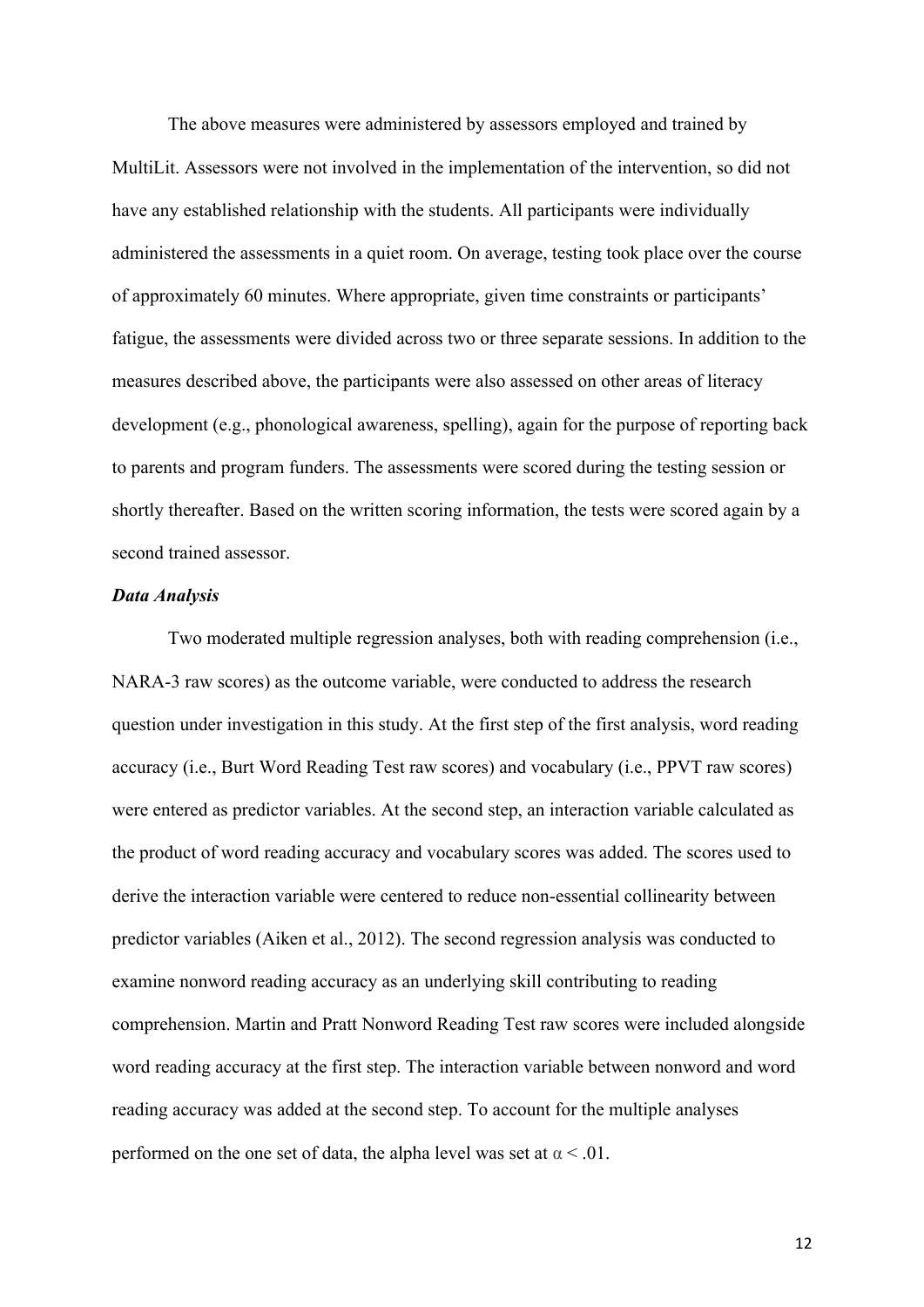Where moderator effects were found to be significant, graphical representations of the data were computed to determine how each of vocabulary and nonword reading related to reading comprehension differently, depending on word reading accuracy. Raw scores on the Burt Word Reading Test correspond with specific 'reading ages', representing the average accuracy score demonstrated by age groups in the test's normative sample. Reading ages were therefore considered the most straightforward way to separate six different levels of accuracy between participants. The reading age groups were: (1) 6 years, 11 months (6;11) or below ( $n = 104$ ), (2) 7;0 to 7;11 ( $n = 272$ ), (3) 8;0 to 8;11 ( $n = 252$ ), (4) 9;0 to 9;11 ( $n = 111$ ), (5) 10;0 to 10;11 ( $n = 75$ ), and (6) 11;0 or above ( $n = 43$ ). Given the nested nature of the data, linear mixed modelling was also conducted. The results of this are included in Appendix C, and are in line with the results from the multiple regression analyses presented in Table 3.

### **Results**

### *Relationships Between Reading Comprehension Skills*

Raw scores for the assessment measures are shown in Table 1. Standard scores, available for nonword reading and receptive vocabulary measures, are also shown.

#### Table 1 about here

Correlational analyses were first conducted to establish the presence of significant relationships between reading comprehension and the other reading skills. These results indicated that reading comprehension was significantly correlated with nonword reading (*r* = .36,  $p < .001$ ), real word reading ( $r = .51$ ,  $p < .001$ ), and receptive vocabulary ( $r = .49$ ,  $p < .001$ ) .001).

### Table 2 about here

Having confirmed that the relationships between SVR constructs existed, we sought to explore, using moderated multiple regression analyses, whether they depended on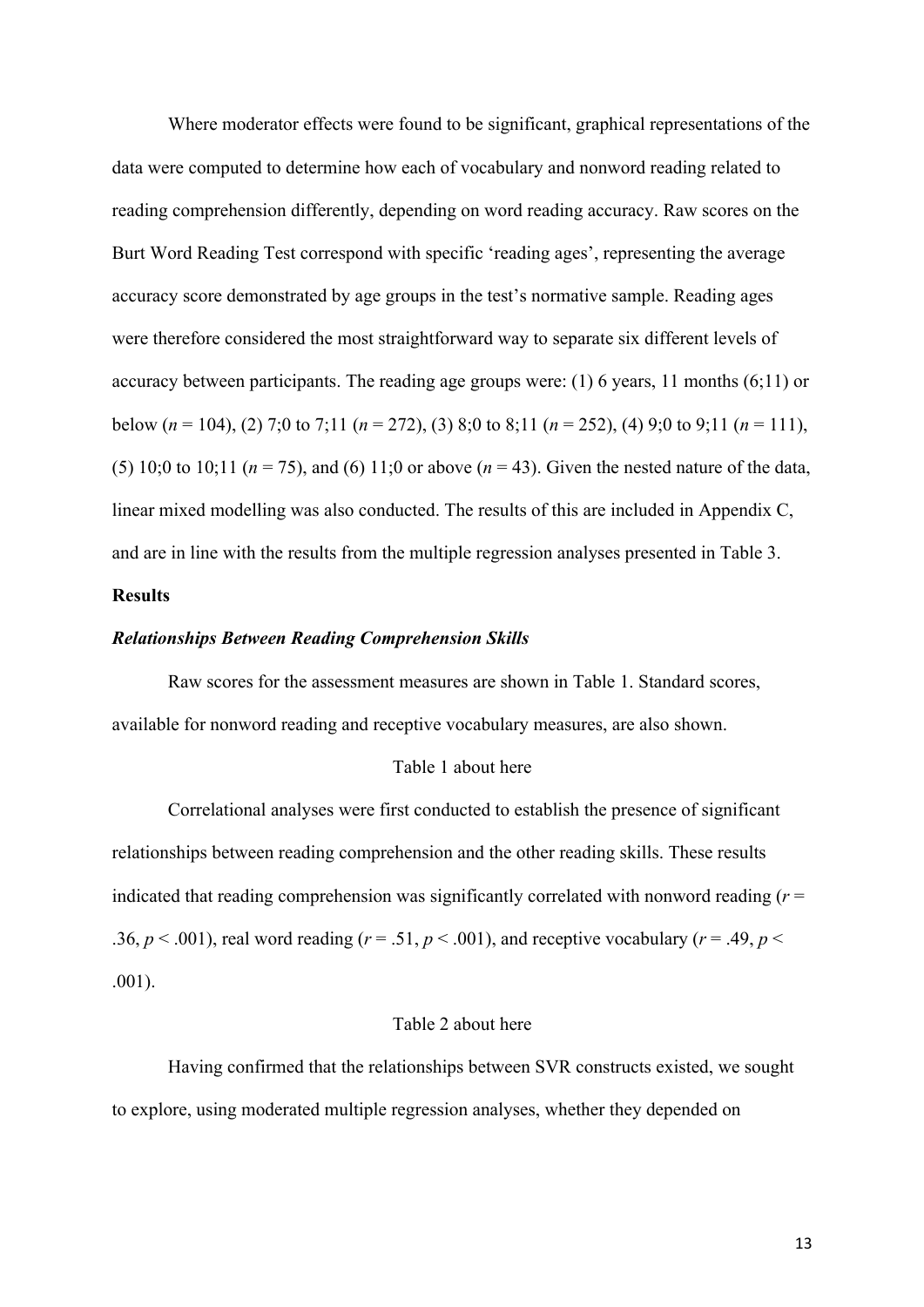students' word reading proficiency. The results of these multiple regression analyses are summarized in Table 3 and described in detail in Appendix B.

#### Tables 3 about here

As seen in the first row of Table 3, word reading and vocabulary by themselves contributed to 41% of the variance in reading comprehension. The interaction variable was added to the regression model at Step 2, resulting in a small but significant increase in explained reading comprehension variance ( $\Delta R^2 = .01$ ,  $p < .001$ ). Critically, the interaction variable (WR\*RV) was significant ( $β = .10, p < .001$ ), indicating that word reading did moderate the relationship between vocabulary and reading comprehension (and, equivalently, that vocabulary moderated the relationship between word reading and reading comprehension).

As per the results in Table 3, word and nonword reading accuracy together contributed to 27% of the variance in reading comprehension, although word reading was the only significant predictor variable. Importantly, and as evidenced in Table 2, word and nonword reading accuracy scores were strongly correlated (*r* = .72-.74). Therefore it would be inaccurate to say that nonword reading accuracy was not a significant predictor of reading comprehension; rather, these results indicate that nonword reading skills did not contribute to reading comprehension beyond the variance that was already shared between it and real word reading ability. Given the collinearity between main effect variables, it is impossible to determine the independent predictive value of each one. Nevertheless, the key finding of this analysis is that at Step 2, the interaction variable between word and nonword reading accuracy (WR\*NWR) was significant ( $β = -.22, p < .001$ ), and that its inclusion resulted in a small increase in overall explained reading comprehension variance ( $\Delta R^2 = .05$ , *p* < .001). Thus, word reading did appear to moderate the relationship between nonword reading and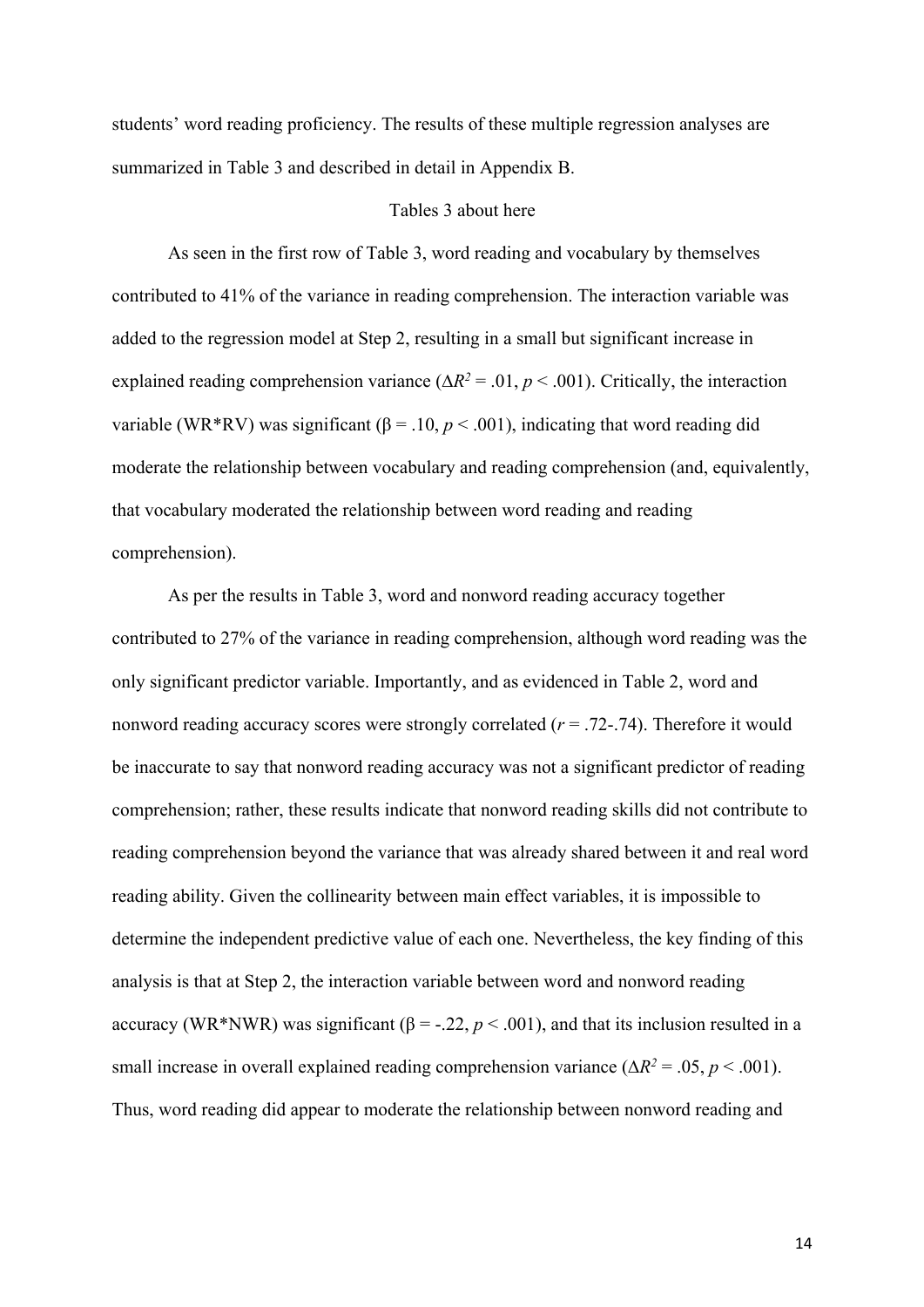reading comprehension (and, equivalently, nonword reading moderated the relationship between word reading and reading comprehension).

### *Reading comprehension relationships according to (word) reading age*

Results from the regression analyses provided evidence that word reading ability interacted significantly with the relationships between (a) children's receptive vocabulary and reading comprehension, and between; (b) children's nonword reading and reading comprehension. We sought to explore these interactions further by discretizing word reading raw scores into 'reading age' groups, and then examining the correlational slopes between (a) and between (b), within each discrete group.

Figure 1 depicts the linear relationships between receptive vocabulary and reading comprehension within each separate reading age group. Based on the regression analyses, in which the interaction variable WR\*RV was a positive and significant (though small) predictor variable, the expectation is that receptive vocabulary will become more strongly correlated with reading comprehension as word reading (i.e., 'reading age') increases. Indeed, Figure 1 shows that the regression slopes for students in high reading age groups tend to be steeper than the slopes among lower reading age groups.

Figure 2 depicts the linear relationships between nonword reading accuracy and reading comprehension within each separate reading age group. For the weakest word readers, the regression line is positive. For increasingly skilled word reading groups, the regression lines plateau and then become slightly negative. In line with the regression analysis findings, word reading appears to act as a negative moderator in the relationship between nonword reading and reading comprehension; that is, as it increases, the relationship between nonword reading and reading comprehension decreases.

Figures 1 and 2 about here

### **Discussion**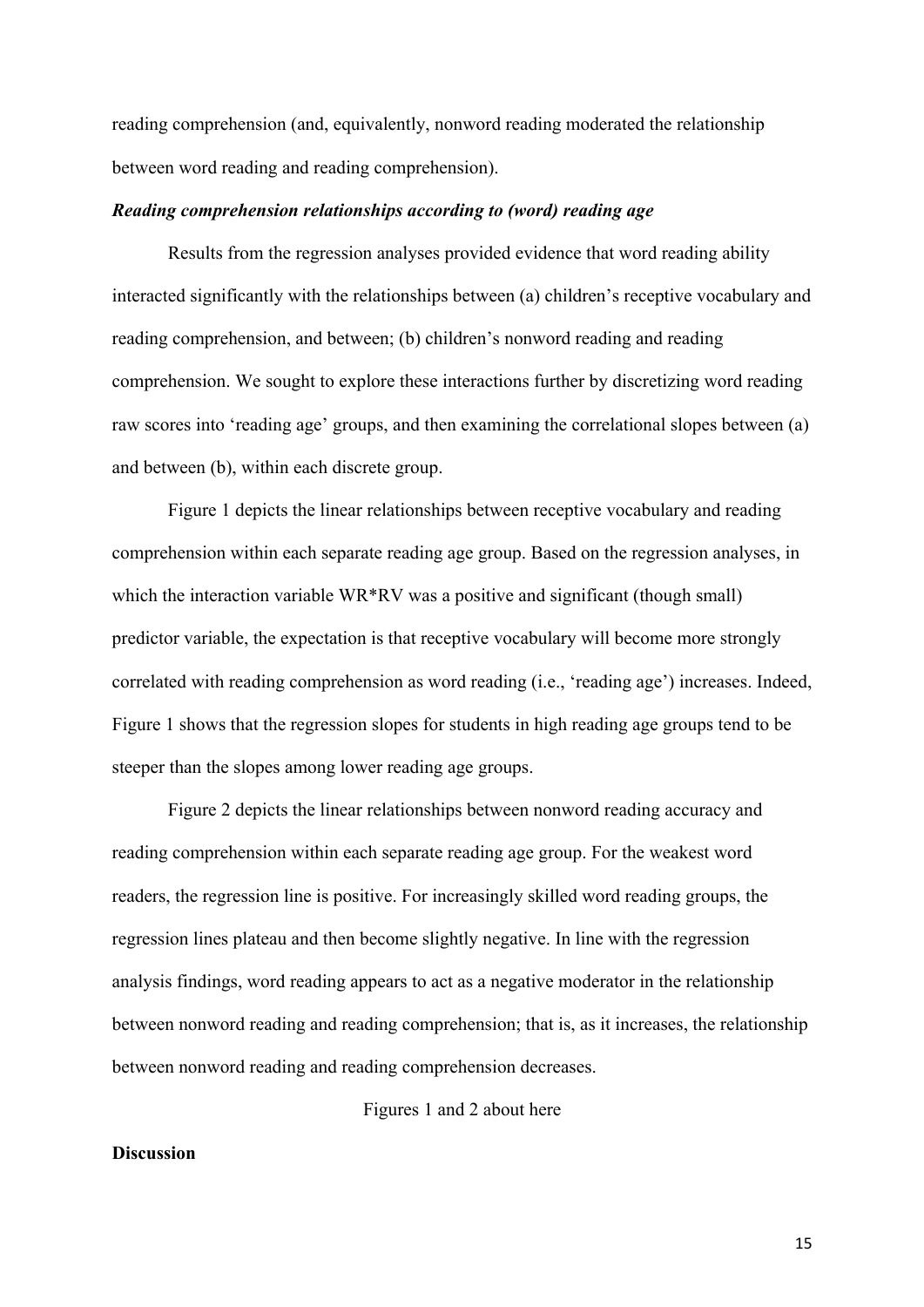Using a large convenience sample of primary school-aged children with reading difficulties, the present cross-sectional study was conducted to explore how relationships between reading skills may evolve as word reading accuracy increases. It was hypothesized that, for students with better word reading skills, decoding ability (i.e., nonword reading) would contribute less to reading comprehension variance, while vocabulary would contribute more to reading comprehension variance. Such is the general pattern observed in typically reading children. The present study is unique in its inclusion of such a large sample of children with reading difficulties, and the consequent focus on increasingly skilled word reading ability, rather than increasing grade or chronological age.

The findings supported our hypothesis. Firstly, word reading had a small but significant negative moderating effect on the relationship between decoding and reading comprehension. That is, in students with progressively better word reading proficiency, the relationship between decoding and reading comprehension declined. This aligns with Berninger et al.'s (2006) characterization of decoding as a 'bridging' skill that enables realword reading, which in turn enables reading comprehension. The decreasing reliance on isolated decoding skill in better word readers also aligns with Share's (1995) self-teaching hypothesis, in which beginning readers learn the orthographic representations of most real words not as the result of direct instruction, but as the result of using their existing graphemephoneme knowledge to decode unfamiliar items they encounter in text (see also Ehri, 2020).

In the context of word reading's negative moderating effect on the relationship between reading comprehension and nonword reading, word reading also had a small but significant *positive* moderating effect on the relationship between reading comprehension and vocabulary. Overall, then, the results support those from existing studies with typically developing children wherein reading comprehension is more strongly related to decoding (or broader word recognition) in younger versus older readers (Aaron et al., 1999; Catts et al.,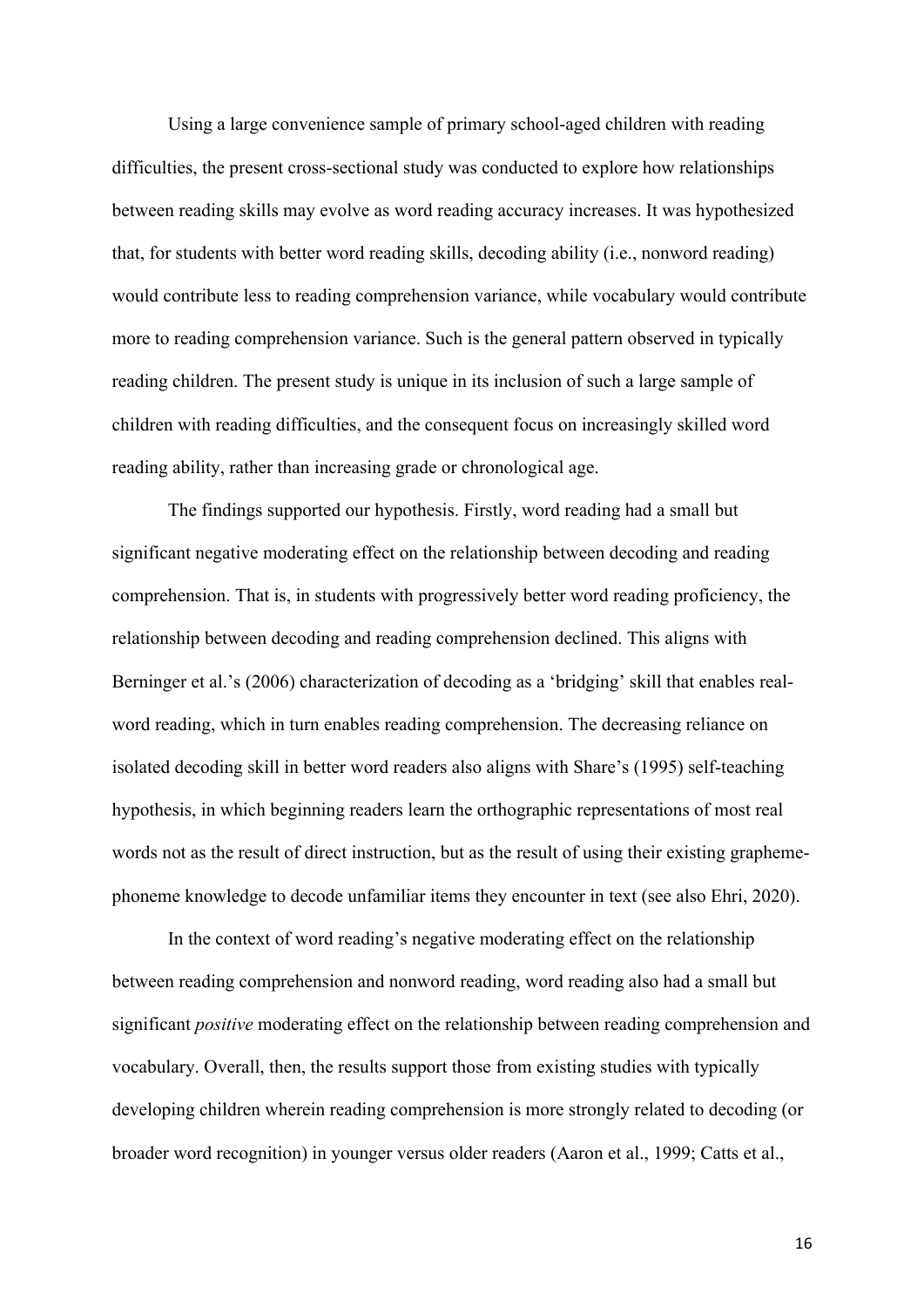2015; Florit & Cain, 2011; Garcia & Cain, 2014; LARRC, 2015; Lonigan & Burgess, 2017). One reason for this pattern is that readers rely decreasingly on word-level decoding skills to understand written text, as their word reading becomes more automatic with age and experience (Catts et al., 2015; LARRC, 2015). The present study provides evidence in favor of this assumption, and contributes to the existing research because of the application to struggling readers, and because of how clearly Figures 1 and 2 represent the evolving contributions of reading comprehension subskills as a function of word reading ability.

Given that the present study used a single assessment of reading comprehension, rather than a latent measure comprising multiple reading comprehension assessments, it is worth considering the text and test features that may have influenced the results obtained. The NARA-3 requires examinees to read progressively longer and more complex prose passages, thereby reflecting the language requirements of texts consumed by readers in increasing grade levels (Cervetti et al., 2020). The test is discontinued (and no higher level passages administered) when a reader errs on 16 words in a single passage (or 20 words in the final passage). As a combined consequence of these test characteristics, the passages of text whose comprehension rely more so on knowledge of word meaning can be accessed only by those with better reading accuracy. A plausible *alternative* explanation for the results obtained in the present study is, therefore, that vocabulary and reading comprehension are more strongly related for the better word readers (relative to the poor word readers), simply because the test's discontinuation rule enables only them to read the passages with higher vocabulary demands.

In apparent support of this explanation, Colenbrander et al. (2016) found that wordlevel skills appeared to contribute more to NARA-3 reading comprehension scores than to scores on a similar index of reading comprehension. Nevertheless, the authors argued that this may be attributed to the test's decoding demands, rather than the discontinuation rule.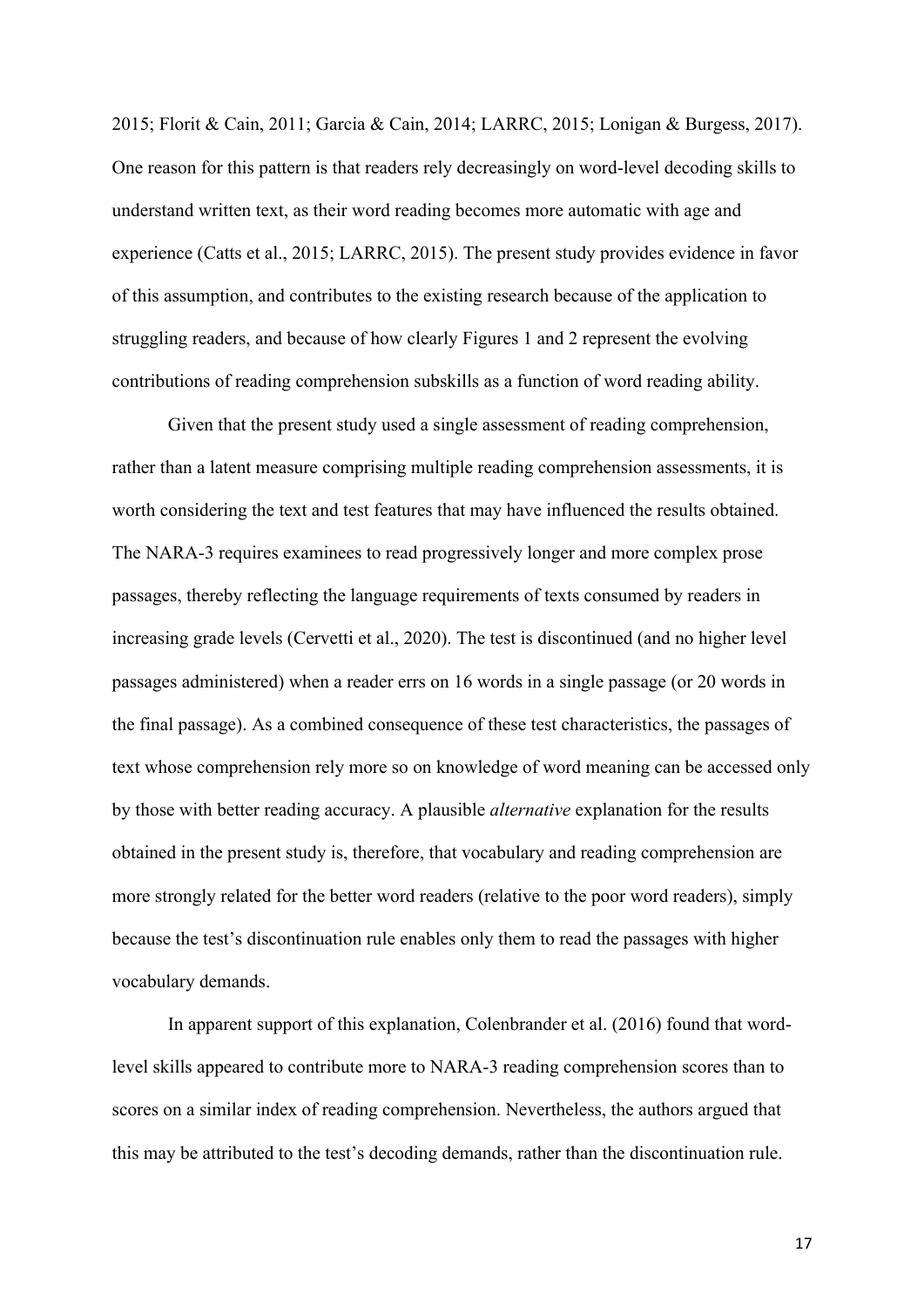Pragmatically speaking, too, while poor decoders do not get the opportunity to answer as many comprehension questions as do good decoders, it is also reasonable to suspect that they may not be able to if probed. The inherent assumption on which the test's discontinuation rule is based is that a reader who makes 16 or more errors on a short passage of text will be unlikely to have accessed the text content to such a degree that they can answer the comprehension questions. To the authors' knowledge, there is no empirical evidence to negate this assumption.

#### *Limitations and future directions*

The NARA-3 is commonly used in Australian clinical, educational and research settings (e.g., Blick et al., 2017; Hatcher, 1999; Kyle & Cain, 2015; Savage, 2006). By discussing its features, we are not intending to offer any particular critique of its value as an index of reading comprehension ability. Instead, our aim is to explicitly constrain the degree to which our results (and those of other single-measure studies) can be confidently interpreted. In other words, we acknowledge that our hypothesis has been supported only to the extent that the NARA-3 and other single measures we used approximate the skills they were constructed to capture. A significant limitation of the study is that we could not combine results from multiple reading comprehension measures to form a more robust latent variable (e.g., Foorman et al., 2020; Hjetland et al., 2019; LARRC & Chiu, 2018). In addition, without having followed the students longitudinally, our interpretations about how relationships between SVR constructs evolved as word reading accuracy improved are only speculative. Future longitudinal studies involving latent measures of each variable construct would be very useful to confirm and expand on the findings reported here.

It is also worth noting that there was a substantial amount of unexplained variance in the regression models produced, for which cognitive-linguistic skills not measured in the present study (e.g., morphological awareness, syntactic knowledge, understanding of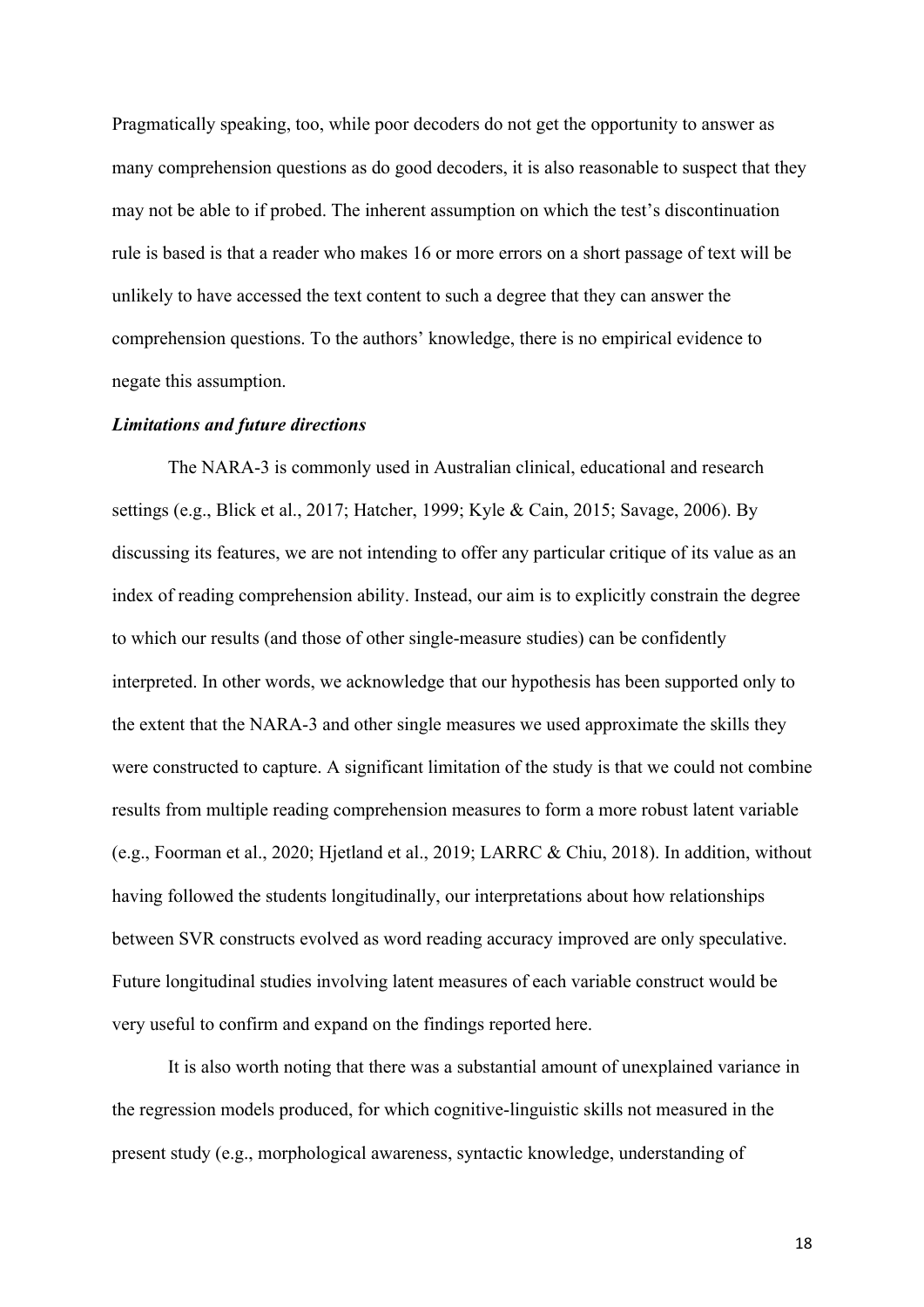narrative structure, memory, background knowledge, etc.) likely accounted. Given that the study was designed based on data collected retrospectively, it was not possible to dictate which measures were used. However, it would have been especially useful to include a measure of broader language comprehension, in addition to vocabulary.

Finally, it is worth highlighting that, according to schoolwide population data, the average proportion of students with a language background other than English (LBOTE) was 57.76%. This figure is higher than the statewide average (36.9%) for New South Wales (Australia), where most of the students in this study attended school (NSW Department of Education, 2020). As such, it is possible that the results reported here may not apply to the broader population. That said, the schools ranged widely in the proportion of LBOTE students (3-98%), which lends support to the claim that the findings are generalizable.

## **Conclusions**

The present study provided insight into the degree to which decoding and vocabulary skills contributed to struggling readers' comprehension of written text, as a function of increasing word reading accuracy. As is found with typically reading children, the more skilled word readers appeared to rely more on vocabulary and less on decoding, in order to achieve reading comprehension. The results serve to highlight the small proportion of older primary school-aged children whose word-level literacy weaknesses limit the success with which they can readily comprehend written text.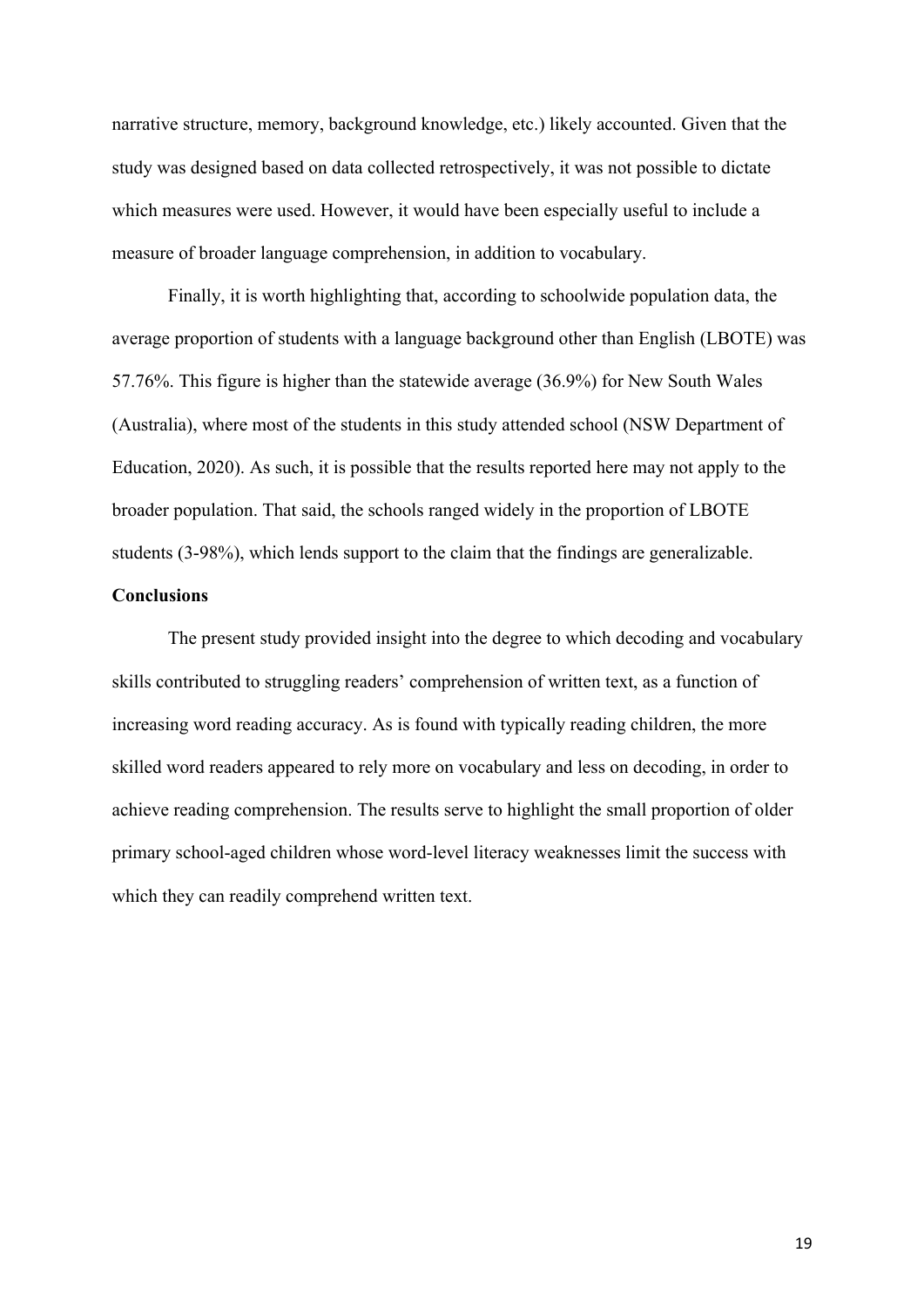#### **References**

- Aaron, P. G., Joshi, M., & Williams, K. A. (1999). Not all reading disabilities are alike. *Journal of Learning Disabilities, 32*(2), 120-137. https://doi.org/10.1177/002221949903200203
- Aiken, L. S., West, S. G., Luhmann, M., Baraldi, A., & Coxe, S. J. (2012). Estimating and graphing interactions. In H. Cooper (Ed.), *APA Handbook of Research Methods in Psychology: Vol. 3. Data Analysis and Research Publication* (pp. 101-129). American Psychological Association.
- Australian Bureau of Statistics. (2021, February 19). *Aboriginal and Torres Strait Islander Students.* https://www.abs.gov.au/statistics/people/education/schools/latestrelease#aboriginal-and-torres-strait-islander-students
- Blick, M., Nicholson, T., Chapman, J., & Berman, J. (2017). Does linguistic comprehension support the decoding skills of struggling readers? *Australian Journal of Learning Difficulties, 22*(2), 75-94. https://doi.org/10.1080/19404158.2017.1389760
- Braze, D., Katz, L., Magnuson, J. S., Mencl, W. E., Tabor, W., Van Dyke, J. A., Gong, T., Johns, C. L., & Shankweiler, D. P. (2016). Vocabulary does not complicate the simple view of reading. *Reading and Writing, 29*, 435-451. https://doi.org/10.1007/s11145- 015-9608-6
- Catts, H. W., Herrera, S., Nielson, D. C., & Bridges, M. S. (2015). Early predictors of reading comprehension within the simple view framework. *Reading and Writing: An Interdisciplinary Journal, 28*(9), 1407-1425. https://doi.org/10.1007/s11145-015-9576 x
- Cervetti, G. N., Pearson, P. D., Palincsar, A. S., Afflerbach, P., Kendeou, P., Biancarosa, G., Higgs, J., Fitzgerald, M. S., & Berman, A. I. (2020). How the Reading for Understanding initiative's research complicates the simple view of reading invoked in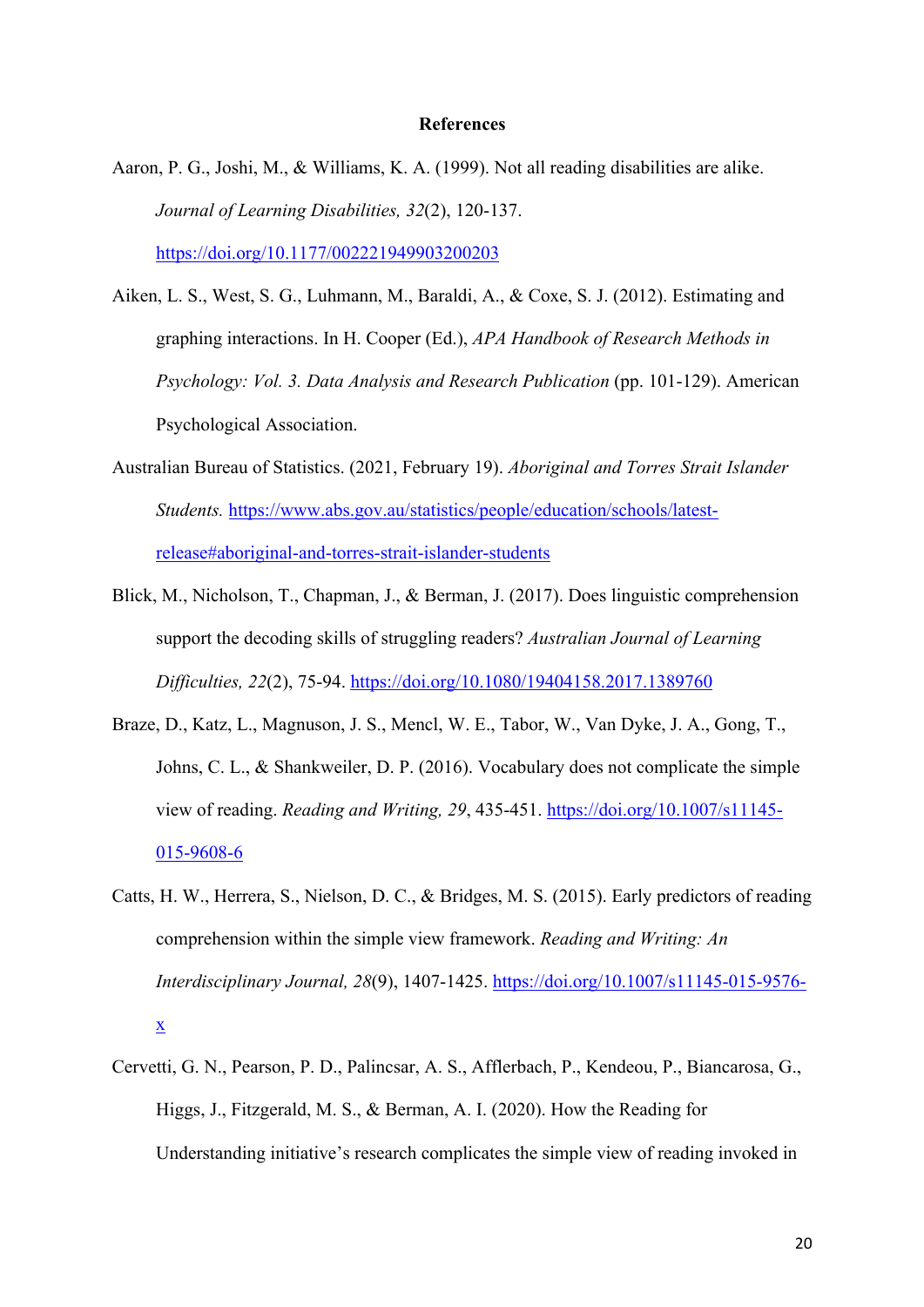the science of reading. *Reading Research Quarterly*. Advance online publication. https://doi.org/10.1002/rrq.343

- Dunn, L. M., & Dunn, D. M. (1997). *Peabody Picture Vocabulary (PPVT-3)* (3rd ed.)*.* Pearson Education.
- Dunn, L. M., & Dunn, L. M. (2007). *Peabody Picture Vocabulary Test (PPVT-4)* (4<sup>th</sup> ed.). Pearson Education.
- Ehri, L. C. (2020). The science of learning to read words: A case for systematic phonics instruction. *Reading Research Quarterly*. Advance online publication. https://doi.org/10.1002/rrq.334
- Florit, E., & Cain, K. (2011). The simple view of reading: Is it valid for different types of alphabetic orthographies? *Educational Psychology Review, 23*(4), 553-576. https://www.jstor.org/stable/23883165
- Foorman, B. R., Wu, Y., Quinn, J. M., & Petscher, Y. (2020). How do latent decoding and language predict latent reading comprehension: Across two years in grades 5, 7, and 9? *Reading and Writing.* Advance online publication. https://doi.org/10.1007/s11145-020- 10043-3
- Garcia, J. R., & Cain, K. (2014). Decoding and reading comprehension: a meta-analysis to identify which reader and assessment characteristics influence the strength of the relationship in English. *Review of Educational Research, 84*(1), 74-111. https://doi.org/10.3102/0034654313499616
- Gilmore, A., Reid, N. A., & Croft, C. (1981). *Burt word reading test.* New Zealand Council for Educational Research.
- Gough, P. B., & Tunmer, W. E. (1986). Decoding, reading, and reading disability. *Remedial and Special Education, 7*(1), 6-10. https://doi.org/10.1177/074193258600700104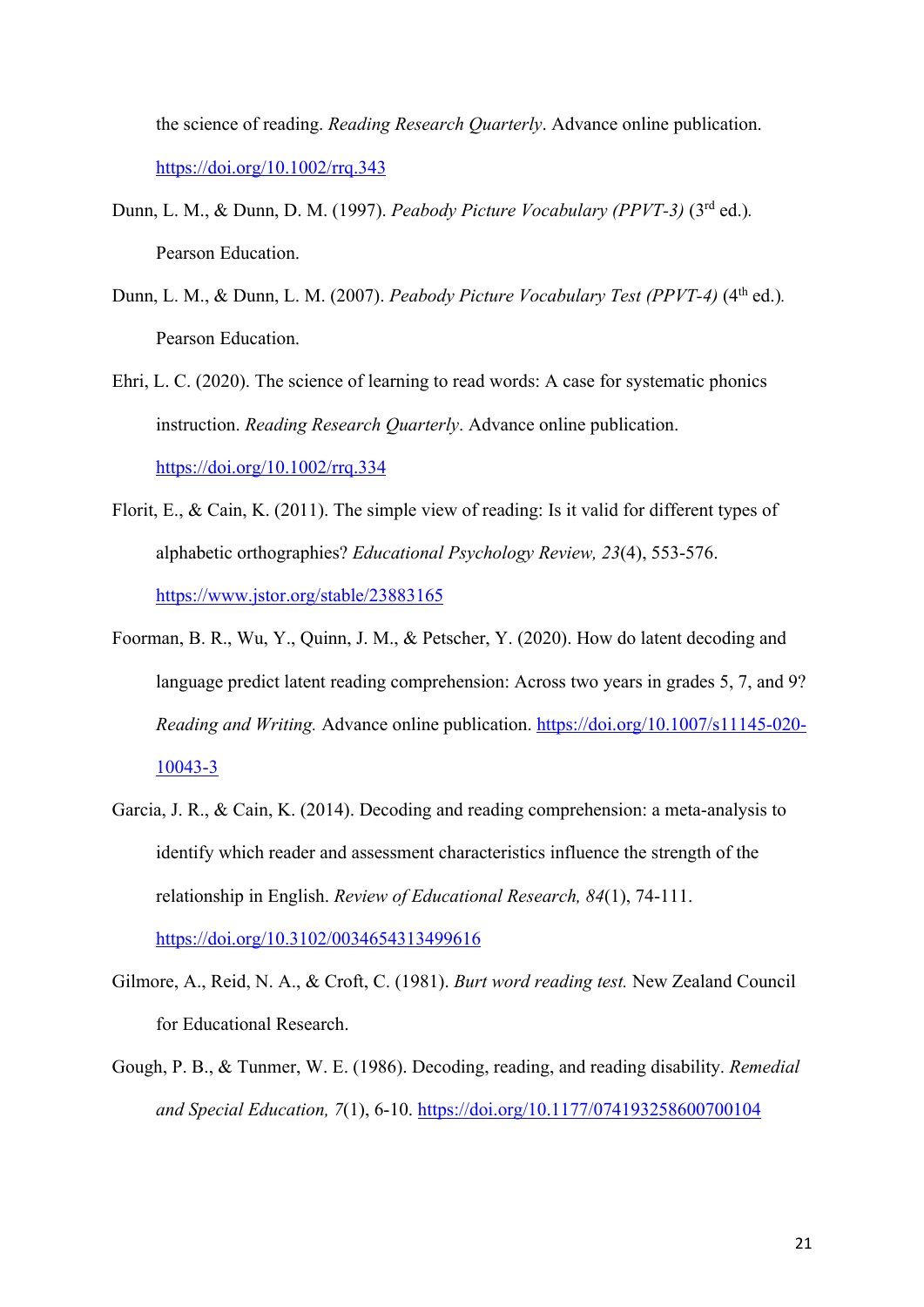- Hjetland, H. N., Lervåg, A., Lyster, S. H., Hagtvet, B. E., Hulme, C., & Melby-Lervåg, M. (2019). Pathways to reading comprehension: A longitudinal study from 4 to 9 years of age. *Journal of Educational Psychology, 111*(5), 1-13. http://dx.doi.org/10.1037/edu0000321
- Hoover, W. A., & Gough, P. B. (1990). The simple view of reading. *Reading and Writing: An interdisciplinary Journal, 2*, 127-160. https://doi.org/10.1007/BF00401799
- Hoover, W. A., & Tunmer, W. E. (2018). The Simple View of Reading: Three assessments of its adequacy. *Remedial and Special Education, 39*(5), 304-312. https://doi.org/10.1177/0741932518773154
- Kirby, J. R., & Savage, R. S. (2008). Can the simple view deal with the complexities of reading? *Literacy, 42*(2), 75-82. https://doi.org/10.1111/j.1741-4369.2008.00487.x
- Kyle, F. E., & Cain, K. (2015). A comparison of deaf and hearing children's reading comprehension profiles. *Topics in Language Disorders, 35*(2), 144-156. https://doi.org/10.1097/TLD.0000000000000053
- Language and Reading Research Consortium. (2015). Learning to read: should we keep things simple? *Reading Research Quarterly, 50*(2), 151-169.

https://doi.org/10.1002/rrq.99

Language and Reading Research Consortium & Chiu, Y. D. (2018). The simple view of reading across development: Prediction of Grade 3 reading comprehension from prekindergarten skills. *Remedial and Special Education, 39*(5), 289-303.

https://doi.org/10.1177/0741932518762055

Lonigan, C., J., & Burgess, S. R. (2017). Dimensionality of reading skills with elementaryschool-age children. *Scientific Studies of Reading, 21*(3), 239-253. https://doi.org/10.1080/10888438.2017.1285918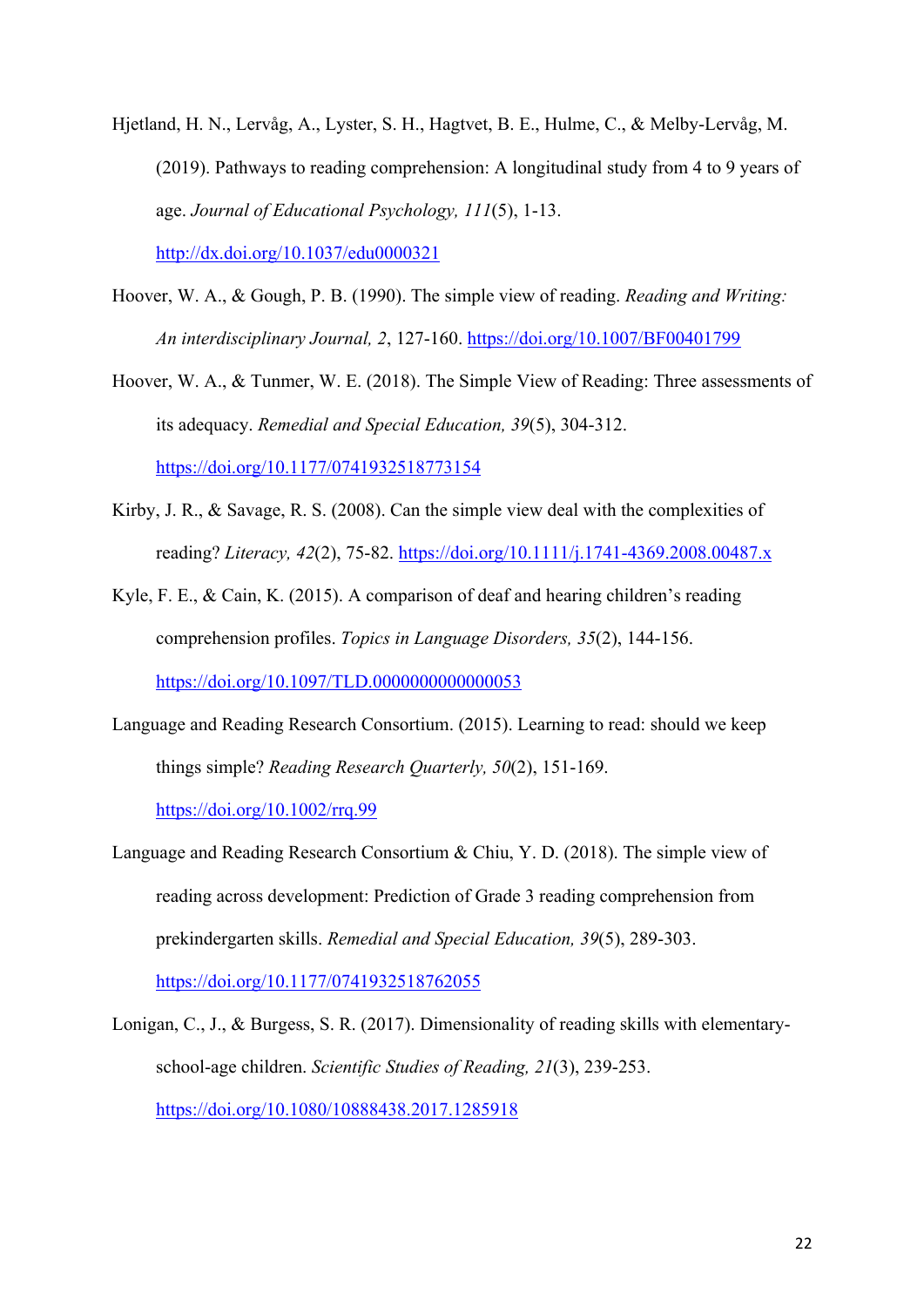- Lonigan, C. J., Burgess, S. R., & Schatschneider, C. (2018). Examining the Simple View of Reading with elementary school children: Still simple after all these years. *Remedial and Special Education, 39*(5), 260-273. https://doi.org/10.1177/0741932518764833
- Martin, F., & Pratt, C. (2001). *Martin and Pratt nonword reading test.* Australian Council for Educational Research.
- Muter, V., Hulme, C., Snowling, M. J., & Stevenson, J. (2004). Phonemes, rimes, vocabulary, and grammatical skills as foundations of early reading development: Evidence from a longitudinal study. *Developmental Psychology, 40*, 665–681. https://doi.org/10.1037/0012-1649.40.5.665
- Nation, K. (2019). Children's reading difficulties, language, and reflections on the simple view of reading. *Australian Journal of Learning Difficulties, 24*(1), 47-73. https://doi.org/10.1080/19404158.2019.1609272
- Neale, M. D. (1999). *Neale analysis of reading ability* (3rd ed.)*.* Australian Council for Educational Research.
- NSW Department of Education. (2020). *Schools: Language diversity in NSW, 2020*. https://data.nsw.gov.au/data/dataset/-schools-language-diversity-in-nsw
- Peng, P., Fuchs, D., Fuchs, L. S., Elleman, A. M., Kearns, D. M., Gilbert, J. K., Compton, D. L., Cho, E., & Patton, S. (2018). A longitudinal analysis of the trajectories and predictors of word reading and reading comprehension development among at-risk readers. *Journal of Learning Disabilities, 52*(3), 195-208. https://doi.org/10.1177/0022219418809080

Perfetti, C. (2007). Reading ability: Lexical quality to comprehension. *Scientific Studies of Reading, 11*(4), 357-383. https://doi.org/10.1080/10888430701530730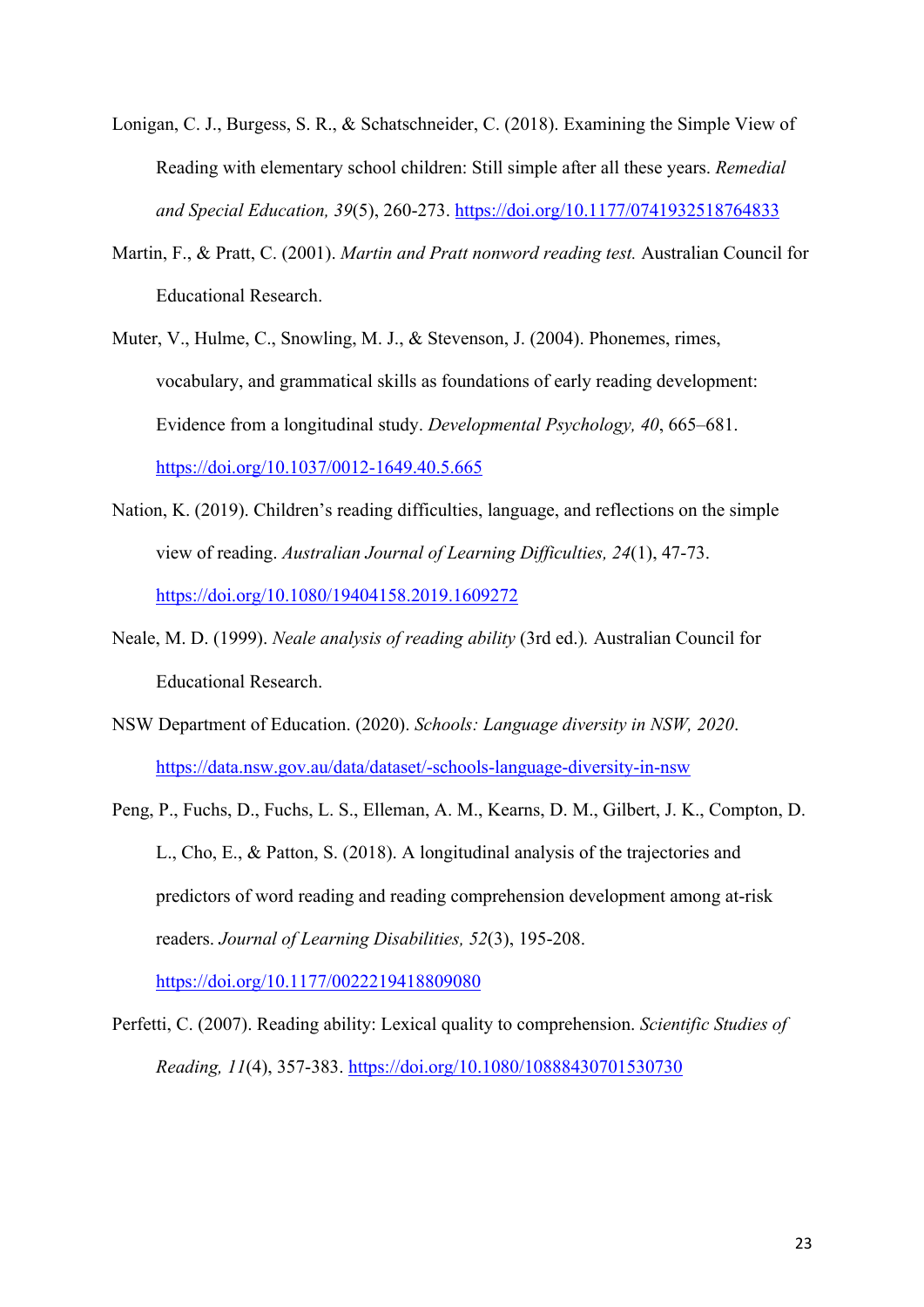- Protopapas, A., Mouzake, A., Sideridis, G. D., Kotsolakou, A., & Simos, P. G. (2013). The role of vocabulary in the context of the simple view of reading. *Reading and Writing Quarterly, 29*(2), 168-202. https://doi.org/10.1080/10573569.2013.758569
- Savage, R. (2018). Reading comprehension is not always the product of nonsense word decoding and linguistic comprehension: Evidence from teenagers who are extremely poor readers. *Scientific Studies of Reading, 10*(2), 143-164.

https://doi.org/10.1207/s1532799xssr1002\_2

- Snow, P. C. (2016). Elizabeth Usher Memorial Lecture: Language is literacy is language positioning speech-language pathology in education policy, practice, paradigms and polemics. *International Journal of Speech-Language Pathology, 18*, 216–228. https://doi.org/10.3109/17549507.2015.1112837
- Stanovich, K. E. (1980). Toward an interactive-compensatory model of individual differences in the development of reading fluency. *Reading Research Quarterly, 16*(1), 32-71. https://doi.org/10.1177/074193258400500306
- Tunmer, W. E., & Chapman, J. W. (2012). The simple view of reading redux: Vocabulary knowledge and the independent components hypothesis. *Journal of Learning Disabilities, 45*(5), 453-466. https://doi.org/10.1177/0022219411432685
- Vellutino, F. R., Tunmer, W. E., Jaccard, J. J., & Chen, R. (2007). Components of reading ability: Multivariate evidence for a convergent skills model of reading development. *Scientific Studies of Reading, 11*(1), 3-32. https://doi.org/10.1080/10888430709336632
- Vignoles, A. (2016). What is the economic value of literacy and numeracy? *The IZA World of Labor*, 229. http://doi.org/10.15185/izawol.229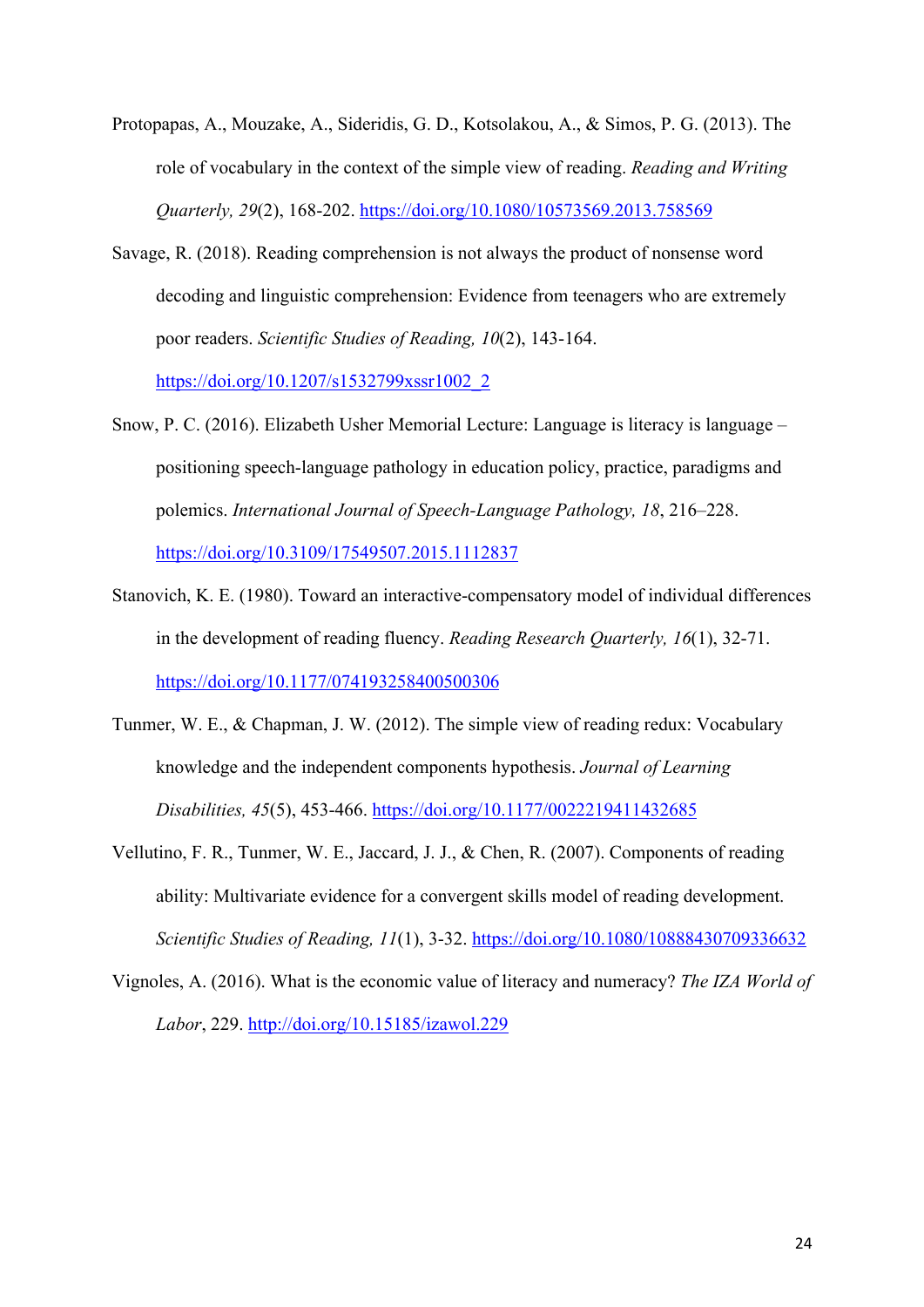# Table 1

| Reading                                       | Mean   | <b>Standard</b><br>deviation |
|-----------------------------------------------|--------|------------------------------|
| Word reading (raw score)                      | 45.50  | 13.69                        |
| Nonword reading (raw score)                   | 18.30  | 9.13                         |
| Nonword reading (standard score) <sup>a</sup> | 81.87  | 11.61                        |
| Vocabulary (raw score)                        | 121.49 | 21.88                        |
| Vocabulary (standard score)                   | 85.06  | 13.65                        |
| Reading comprehension (raw score)             | 9.80   | 4.17                         |

*Mean score on each assessment measure for all participants (n = 857).*

 $a$ As standardized norms for this measure extend only to 12;11, one participant in this group

aged ≥13;0 was excluded.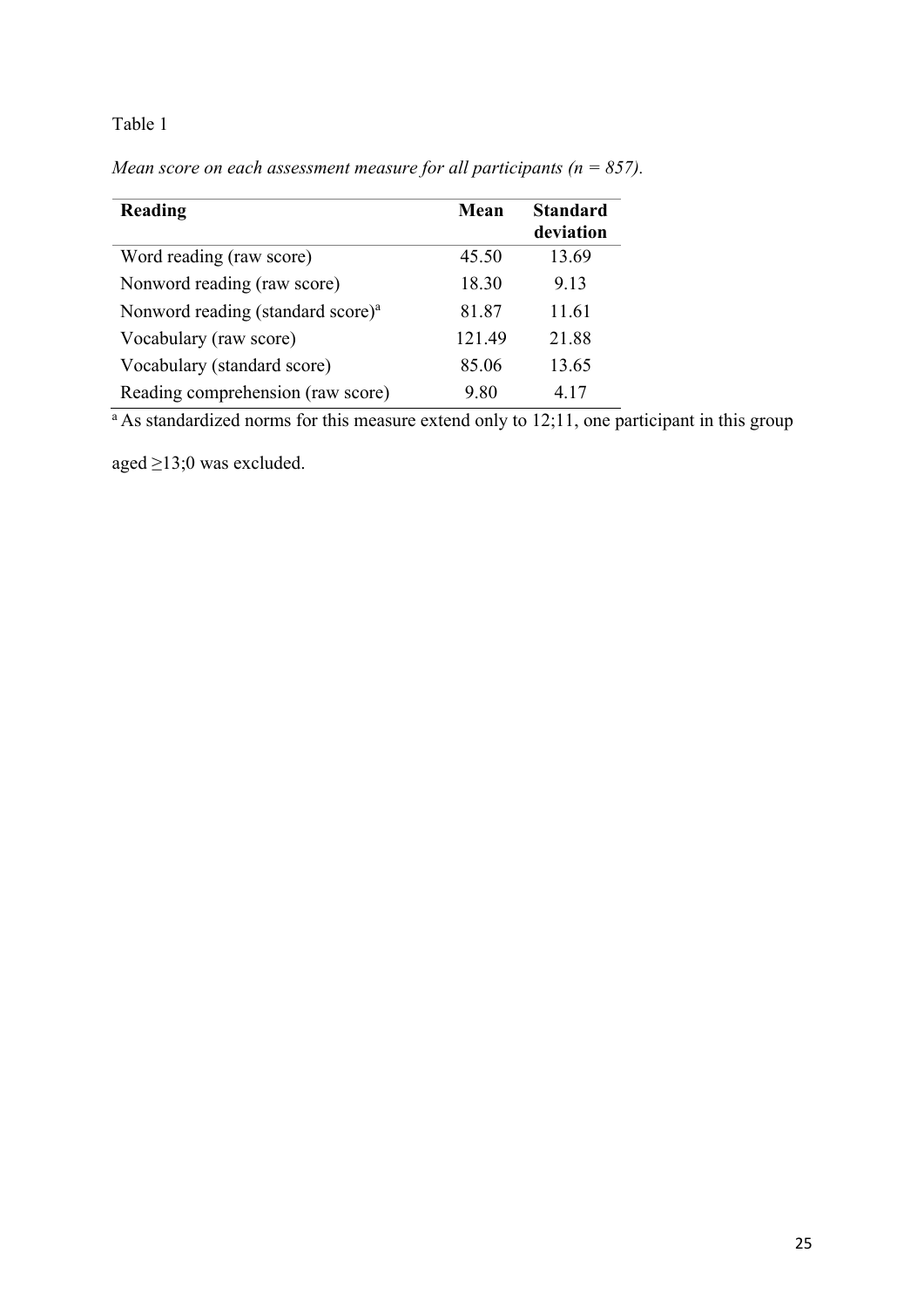# Table 2

*Pearson's correlations between reading skills.*

| 1. Reading comprehension    | .51 | .36 | .49 |
|-----------------------------|-----|-----|-----|
| 2. Word reading accuracy    |     | .74 | -24 |
| 3. Nonword reading accuracy |     |     |     |
| 4. Vocabulary               |     |     |     |

*Note.* All correlations significant  $(p < .001)$ .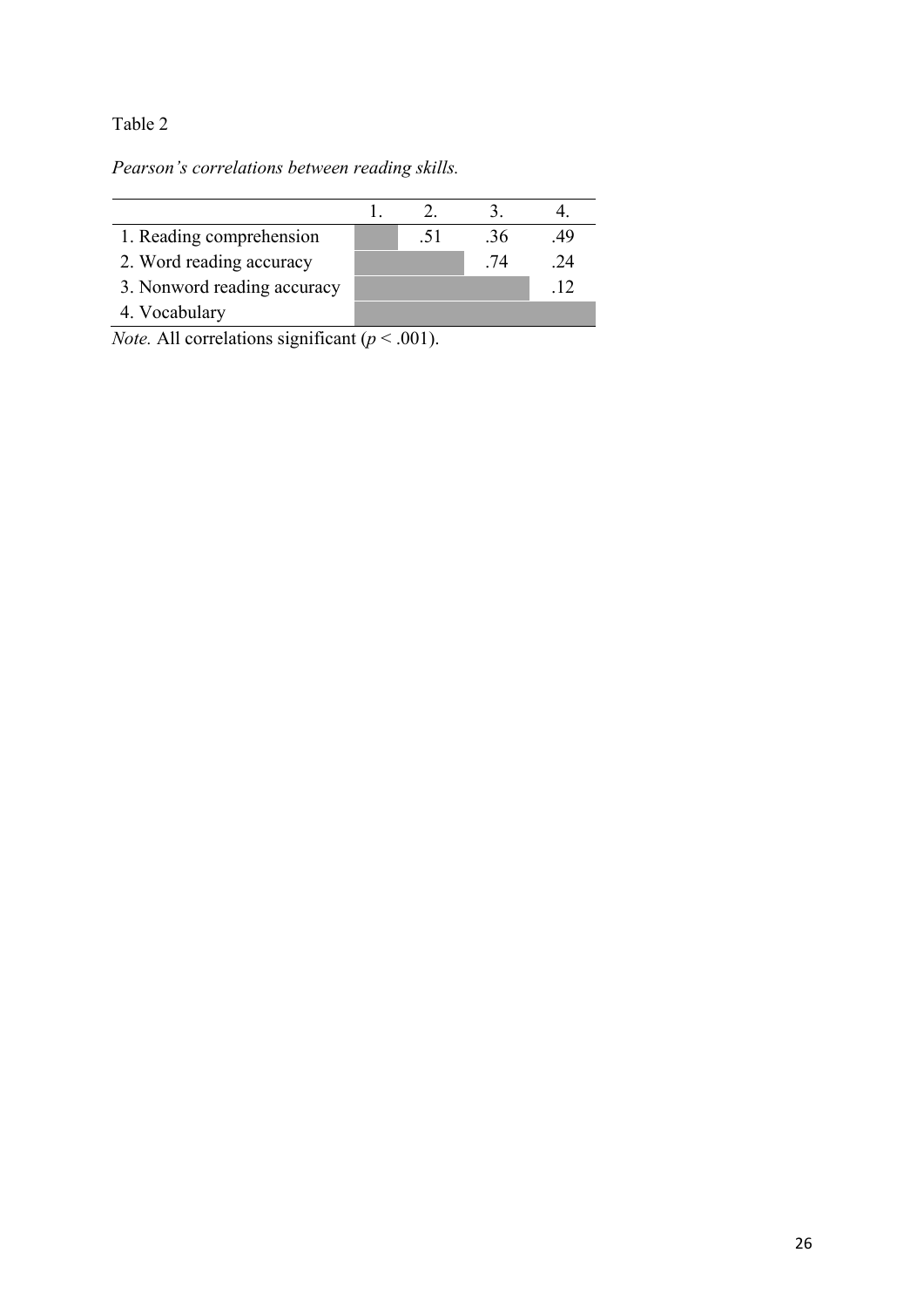# Table 3

*Summary of moderated multiple regression results.*

| Variable             |          | $R^2$ | $\Lambda R^2$ |
|----------------------|----------|-------|---------------|
| Step 1               |          | .41   | $.41**$       |
| Word reading         | $.42**$  |       |               |
| Receptive vocabulary | $.39**$  |       |               |
| Step 2               |          | .42   | $.01**$       |
| Word reading         | $.42**$  |       |               |
| Receptive vocabulary | $.39**$  |       |               |
| WR*RV                | $.10**$  |       |               |
| Step 1               |          | .27   | $.27**$       |
| Word reading         | $.54**$  |       |               |
| Nonword reading      | $-.04$   |       |               |
| Step 2               |          | .31   | $.05**$       |
| Word reading         | $.55**$  |       |               |
| Nonword reading      | .02      |       |               |
| WR*NWR               | $-.22**$ |       |               |

*Note.* \*\* $p < .001$ . WR = word reading accuracy; RV = receptive vocabulary; NWR = nonword reading accuracy.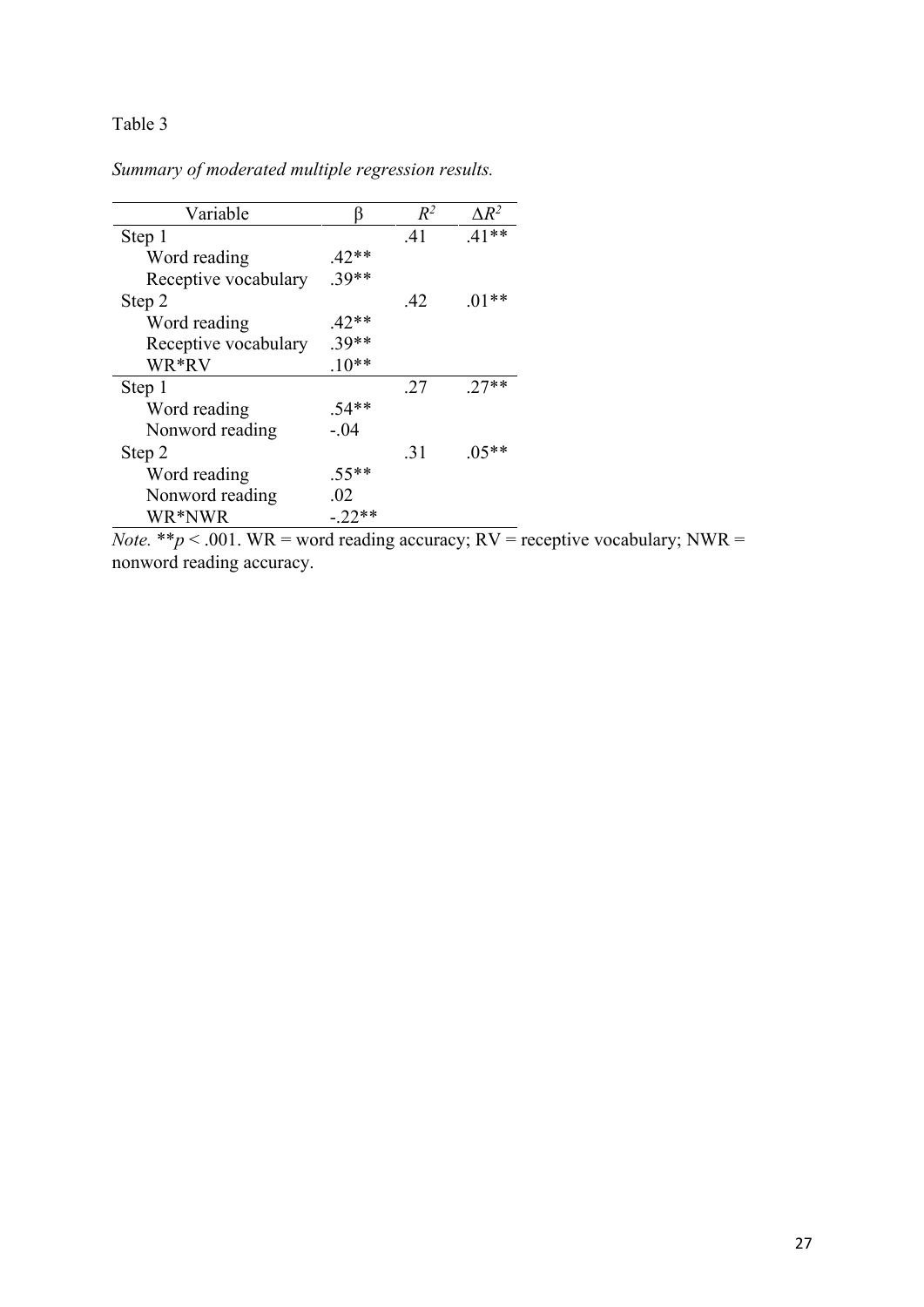# Figure 1



*Scatterplot showing relationship between reading comprehension and receptive vocabulary for each reading age group.*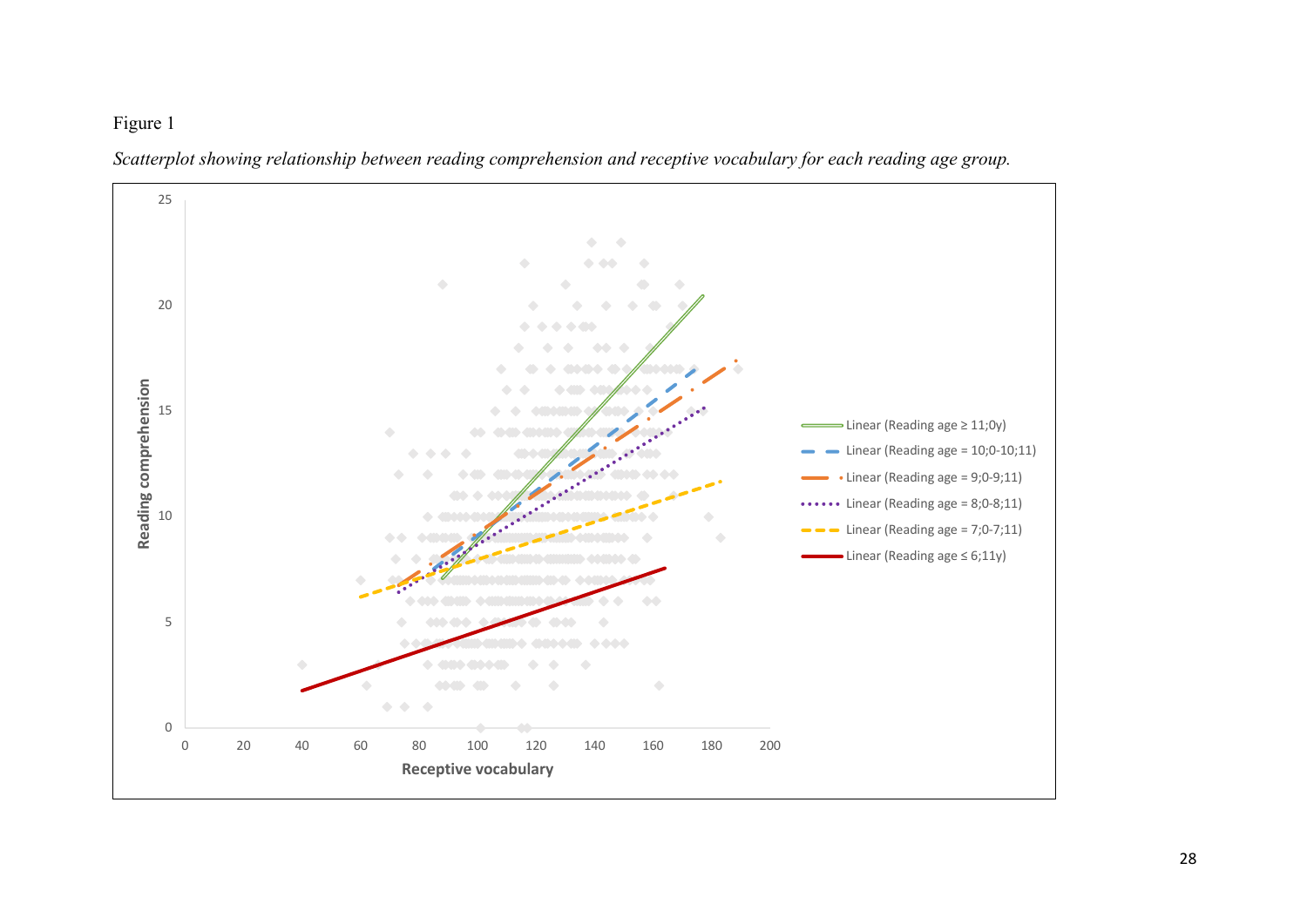# Figure 2



*Scatterplot showing relationship between reading comprehension and nonword reading for each reading age group.*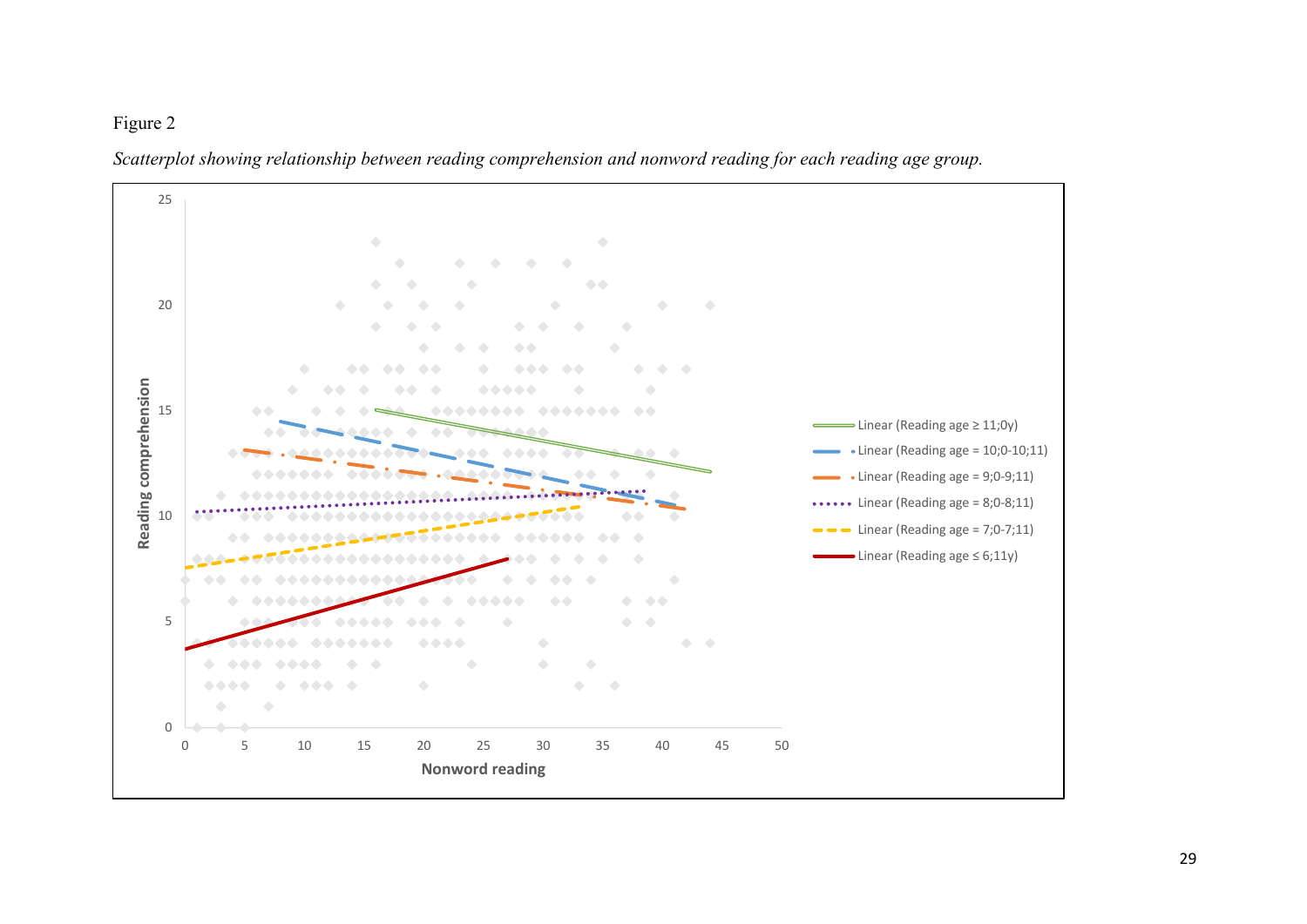# **Appendix A.**

| <b>School</b>           | <b>ICSEA</b> | <b>%LBOTE</b> | %Indigenous      | $\boldsymbol{n}$ |
|-------------------------|--------------|---------------|------------------|------------------|
| $\mathbf{1}$            | 1125         | 40            | $\boldsymbol{0}$ | 13               |
| $\overline{c}$          | 1030         | 75            | 15               | 23               |
| $\overline{\mathbf{3}}$ | 1145         | 25            | 5                | $\overline{4}$   |
| $\overline{4}$          | 1025         | 75            | $\boldsymbol{0}$ | $\mathbf{1}$     |
| 5                       | 1060         | 80            | $\boldsymbol{0}$ | 20               |
| 6                       | 1115         | 75            | $\boldsymbol{0}$ | $\mathbf{1}$     |
| $\sqrt{ }$              | 1185         | 35            | $\boldsymbol{0}$ | $\overline{4}$   |
| 8                       | 970          | 95            | $\boldsymbol{0}$ | 12               |
| 9                       | 955          | 90            | $\boldsymbol{0}$ | 10               |
| 10                      | 980          | 85            | $\boldsymbol{0}$ | $\mathfrak{Z}$   |
| 11                      | 1095         | 65            | $\boldsymbol{0}$ | $\mathbbm{1}$    |
| 12                      | 1090         | 40            | $\boldsymbol{0}$ | $\mathbbm{1}$    |
| 13                      | 1090         | 95            | $\boldsymbol{0}$ | $\mathbf{1}$     |
| 14                      | 905          | 65            | 10               | 40               |
| 15                      | 1080         | 35            | 5                | 19               |
| 16                      | 1015         | 95            | $\boldsymbol{0}$ | 24               |
| 17                      | 1065         | 55            | 5                | 13               |
| 18                      | 980          | 20            | 25               | $\,$ $\,$        |
| 19                      | 1050         | 80            | $\boldsymbol{0}$ | 5                |
| 20                      | 1065         | 60            | $\boldsymbol{0}$ | $\mathbf{1}$     |
| 21                      | 1120         | 65            | $\boldsymbol{0}$ | 6                |
| 22                      | 1145         | 25            | $\boldsymbol{0}$ | $\mathbf{1}$     |
| 23                      | 1095         | 55            | $\boldsymbol{0}$ | $\overline{4}$   |
| 24                      | 1050         | 70            | 5                | 9                |
| 25                      | 1135         | 60            | $\boldsymbol{0}$ | 11               |
| 26                      | 1070         | 30            | 15               | 34               |
| 27                      | 830          | 25            | 45               | 20               |
| 28                      | 1030         | 5             | 20               | $\boldsymbol{7}$ |
| 29                      | 980          | 10            | 20               | 6                |
| 30                      | 1145         | 25            | $\mathfrak{S}$   | 6                |
| 31                      | 1140         | 45            | $\boldsymbol{0}$ | $\overline{7}$   |
| 32                      | 1105         | 40            | $\sqrt{5}$       | 47               |
| 33                      | 1060         | 65            | $\boldsymbol{0}$ | 14               |
| 34                      | 1155         | 35            | 5                | 6                |
| 35                      | 1095         | 45            | $\boldsymbol{0}$ | 26               |
| 36                      | 1160         | 35            | $\boldsymbol{0}$ | 21               |
| 37                      | 1015         | 70            | 5                | $\,1$            |
| 38                      | 985          | 40            | 20               | 18               |
| 39                      | 960          | 95            | $\boldsymbol{0}$ | 9                |
| 40                      | 1130         | 60            | $\boldsymbol{0}$ | 11               |
| 41                      | 1005         | 100           | $\boldsymbol{0}$ | $\overline{4}$   |
| 42                      | 925          | 75            | 5                | $\,$ $\,$        |
| 43                      | 1030         | 95            | $\boldsymbol{0}$ | 9                |
| 44                      | 1085         | 95            | $\boldsymbol{0}$ | 13               |
| 45                      | 1060         | 95            | $\boldsymbol{0}$ | 6                |
| 46                      | 1115         | 35            | 5                | 6                |

**Information about schools attended by study participants.**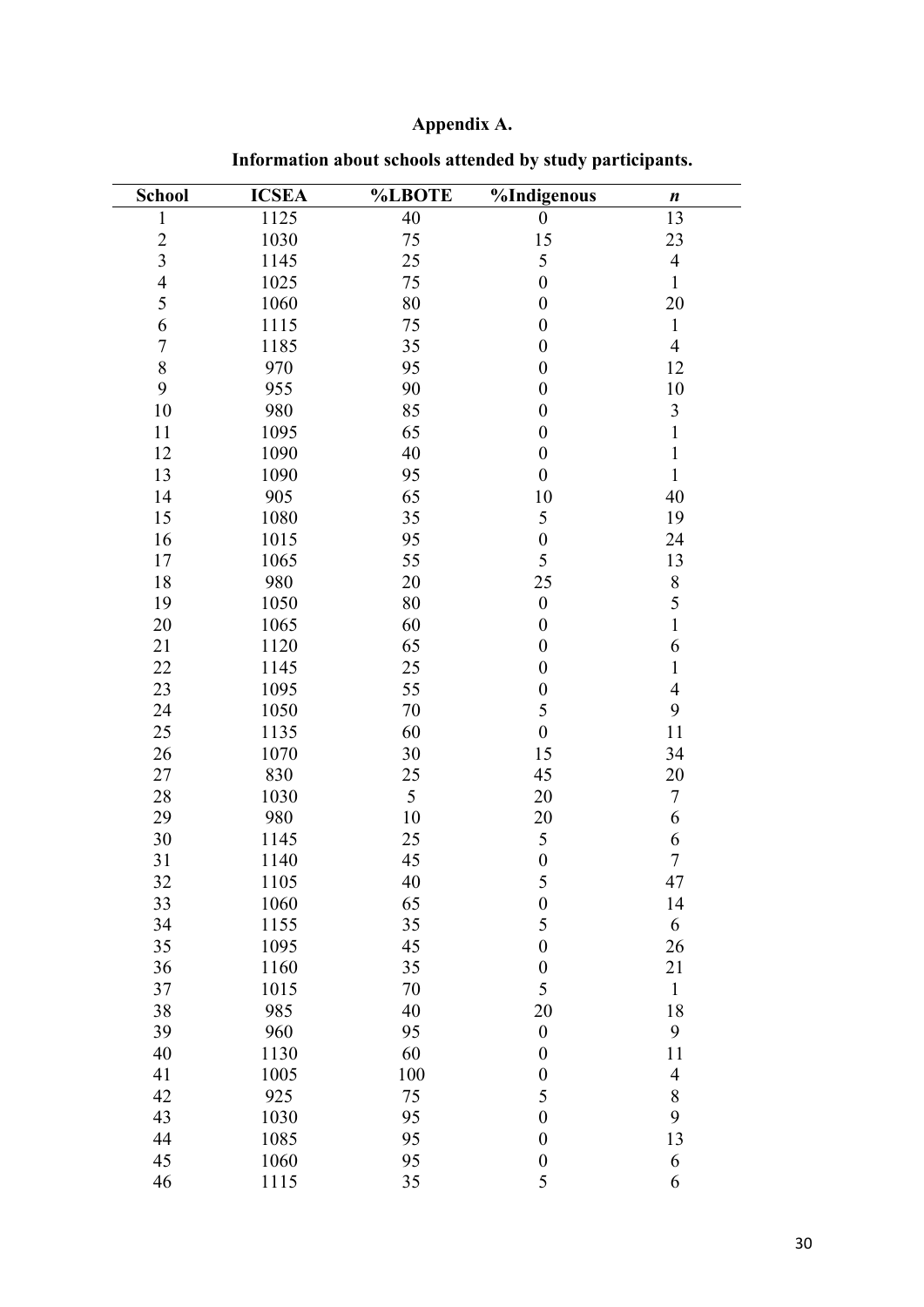| 47         | 1010 | 75                | $\sqrt{5}$       | $\mathbf{1}$            |
|------------|------|-------------------|------------------|-------------------------|
| 48         | 765  | 10                | 75               | 5                       |
| 49         | 1005 | 95                | $\boldsymbol{0}$ | 13                      |
| 50         | 1140 | 30                | 5                | $\overline{4}$          |
| 51         | 1100 | 40                | 5                | 5                       |
| 52         | 1040 | 45                | 5                | 34                      |
| 53         | 1035 | 75                | $\boldsymbol{0}$ | $\mathbf{1}$            |
| 54         | 1010 | 85                | $\boldsymbol{0}$ | $\sqrt{ }$              |
| 55         | 995  | 80                | $\boldsymbol{0}$ | $\,1$                   |
| 56         | 1100 | 50                | $\boldsymbol{0}$ | $\overline{c}$          |
| 57         | 1000 | 70                | 5                | 6                       |
| 58         | 1130 | 15                | 5                | $\sqrt{ }$              |
| 59         | 1145 | 20                | $\boldsymbol{0}$ | $\mathbf 1$             |
| 60         | 1175 | 30                | $\boldsymbol{0}$ | $\overline{\mathbf{3}}$ |
| 61         | 1110 | 15                | $\boldsymbol{0}$ | $\overline{7}$          |
| 62         | 820  | 60                | 70               | 14                      |
| 63         | 1160 | 40                | $\boldsymbol{0}$ | $\mathbf 1$             |
| 64         | 1135 | 30                | $\boldsymbol{0}$ | 6                       |
| 65         | 875  | 40                | 35               | 3                       |
| 66         | 955  | 95                | $\boldsymbol{0}$ | 46                      |
| 67         | 1140 | 15                | 5                | 6                       |
| 68         | 980  | 35                | 20               | $\boldsymbol{7}$        |
| 69         | 1070 | 25                | 10               | $\overline{2}$          |
| 70         | 1095 | 65                | $\boldsymbol{0}$ | 18                      |
| 71         | 1150 | 35                | $\boldsymbol{0}$ | $\,1\,$                 |
| 72         | 1145 | 30                | 5                | $\mathbf 1$             |
| 73         | 1140 | 30                | $\boldsymbol{0}$ | $\mathbf{1}$            |
| 74         | 1145 | 25                | $\boldsymbol{0}$ | 13                      |
| 75         | 1115 | 65                | $\boldsymbol{0}$ | 47                      |
| 76         | 1170 | 50                | $\boldsymbol{0}$ | $\mathfrak{Z}$          |
| $77 \,$    | 1045 | 50                | $\frac{5}{5}$    | $\overline{2}$          |
| 78         | 1045 | 65                |                  | 16                      |
| 79         | 1055 | 60                | 5                | $\overline{4}$          |
| 80         | 1125 | 40                | $\boldsymbol{0}$ | 1                       |
| 81         | 970  | 100               | $\boldsymbol{0}$ | 12                      |
| 82         | 1125 | 45                | $\boldsymbol{0}$ | 40                      |
| Population | 1000 | 36.9 <sup>a</sup> | 6.0 <sup>b</sup> |                         |
| average    |      |                   |                  |                         |

*Note.* This information was obtained via the *MySchool* website. Values were rounded to the nearest 5 to preserve school anonymity. Where possible, values match the year in which the participant was assessed. 2014 school information is given for participants tested before 2014, as the data from earlier years were not available. Two participants were excluded due to missing school name data. <sup>a</sup> Value based on Australian state of New South Wales, where most students attended school; NSW Department of Education, 2020; <sup>b</sup> Australian Bureau of Statistics, 2020.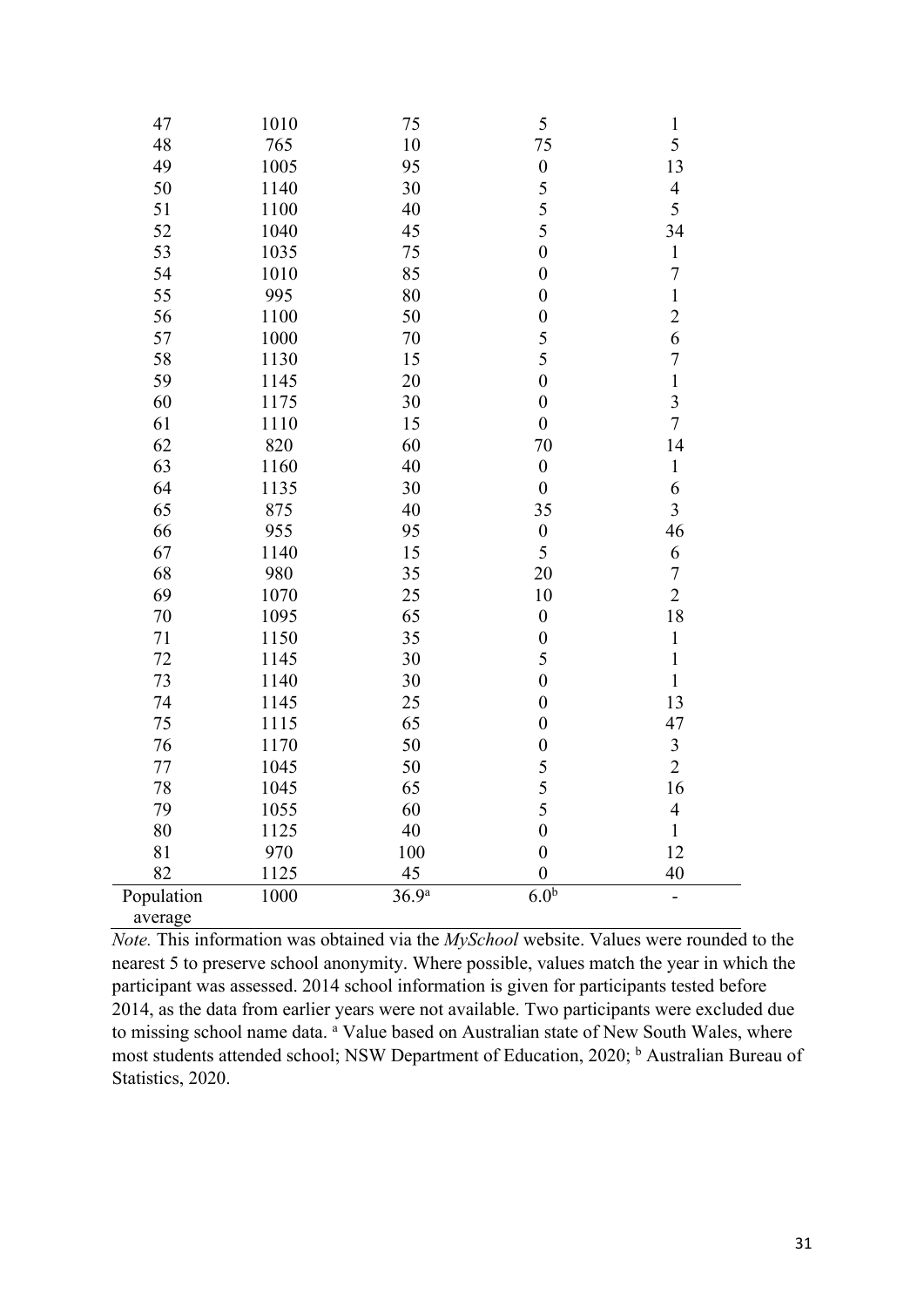# **Appendix B.**

| $\boldsymbol{B}$ | 95% CI for $B$ |         | SEB  | $\beta$  | $R^2$          | $\Delta R^2$ |
|------------------|----------------|---------|------|----------|----------------|--------------|
|                  | LL             | UL      |      |          |                |              |
|                  |                |         |      |          | .4             | $.41**$      |
|                  | $-6.31$        | $-3.72$ | 0.66 |          | 1              |              |
| 5.02             | 0.11           | 0.15    | 0.01 | $.42**$  |                |              |
| 0.13             | 0.06           | 0.08    | 0.01 | $.39**$  |                |              |
| 0.07             |                |         |      |          |                |              |
|                  |                |         |      |          | .4             | $.01**$      |
|                  | $-6.47$        | $-3.90$ | 0.66 |          | $\overline{2}$ |              |
| 5.18             | 0.11           | 0.15    | 0.01 | $.42**$  |                |              |
| 0.13             | 0.06           | 0.08    | 0.01 | $.39**$  |                |              |
| 0.07             | 0.00           | 0.00    | 0.00 | $.10**$  |                |              |
| 0.00             |                |         |      |          |                |              |
|                  |                |         |      |          | $\cdot$ .2     | $.27**$      |
| 2.60             | 1.75           | 3.45    | 0.43 |          | $\overline{7}$ |              |
| 0.17             | 0.14           | 0.19    | 0.01 | $.54**$  |                |              |
|                  | $-0.06$        | 0.02    | 0.02 | $-.04$   |                |              |
| 0.02             |                |         |      |          |                |              |
|                  |                |         |      |          | $\cdot$ 3      | $.05**$      |
| 2.55             | 1.73           | 3.37    | 0.42 |          | 1              |              |
| 0.17             | 0.14           | 0.19    | 0.01 | $.55**$  |                |              |
| 0.01             | $-0.03$        | 0.05    | 0.02 | $-.02$   |                |              |
|                  | $-0.01$        | $-0.01$ | 0.00 | $-.22**$ |                |              |
| 0.01             |                |         |      |          |                |              |
|                  |                |         |      |          |                |              |

**Expanded view of moderated multiple regression analyses**

 $*$ *r* $p$  < .001.